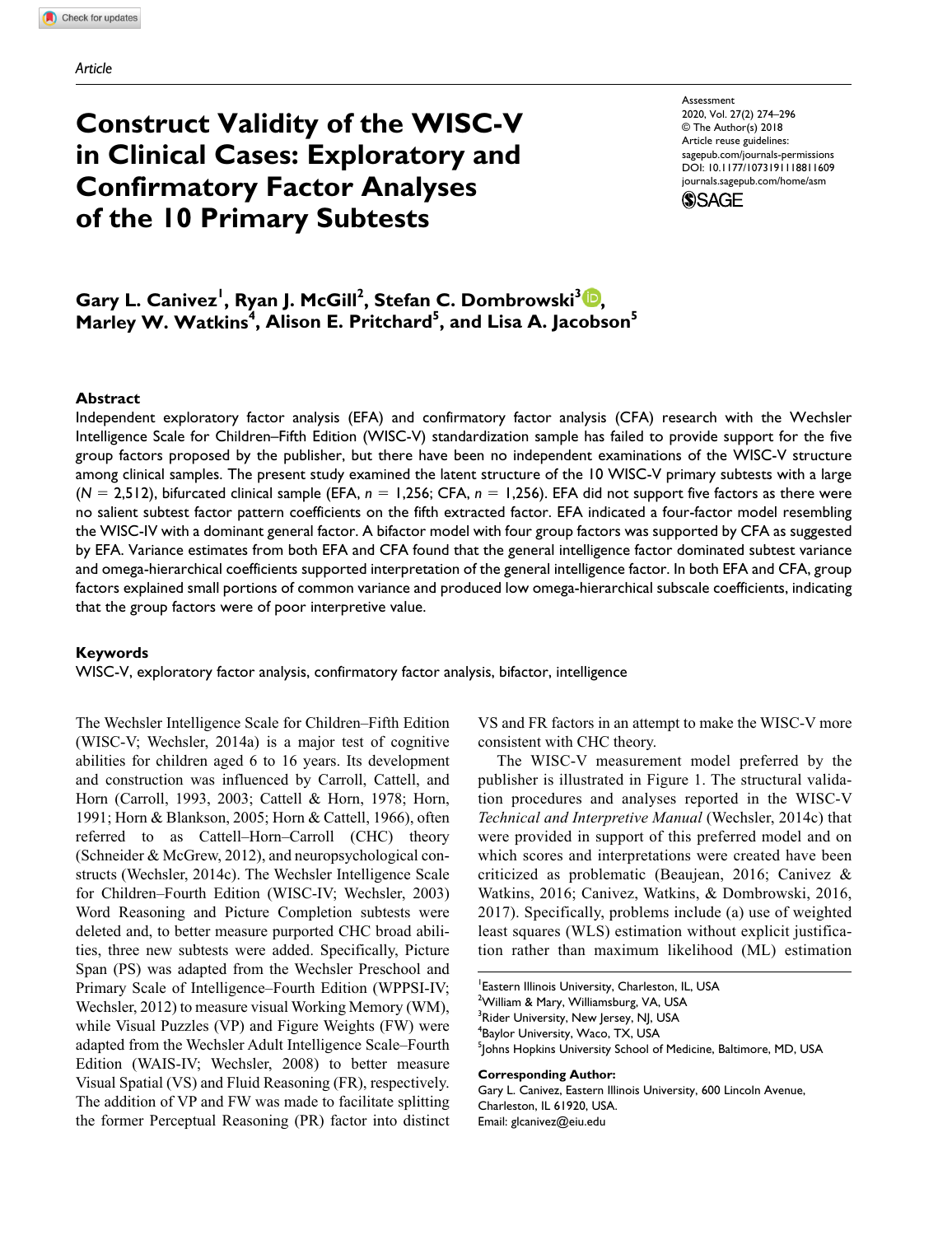



*Note.* WISC-V = Wechsler Intelligence Scale for Children–Fifth Edition; SI = Similarities; VC = Vocabulary; IN = Information; CO = Comprehension; BD = Block Design; VP = Visual Puzzles; MR = Matrix Reasoning; PC = Picture Concepts; FW = Figure Weights; AR = Arithmetic; DS = Digit Span; PS = Picture Span; LN = Letter-Number Sequencing; CD = Coding; SS = Symbol Search; CA = Cancellation. *Source*. Adapted from Figure 5.1 (Wechsler, 2014c) for WISC-V standardization sample (*N* = 2,200) 16 subtests.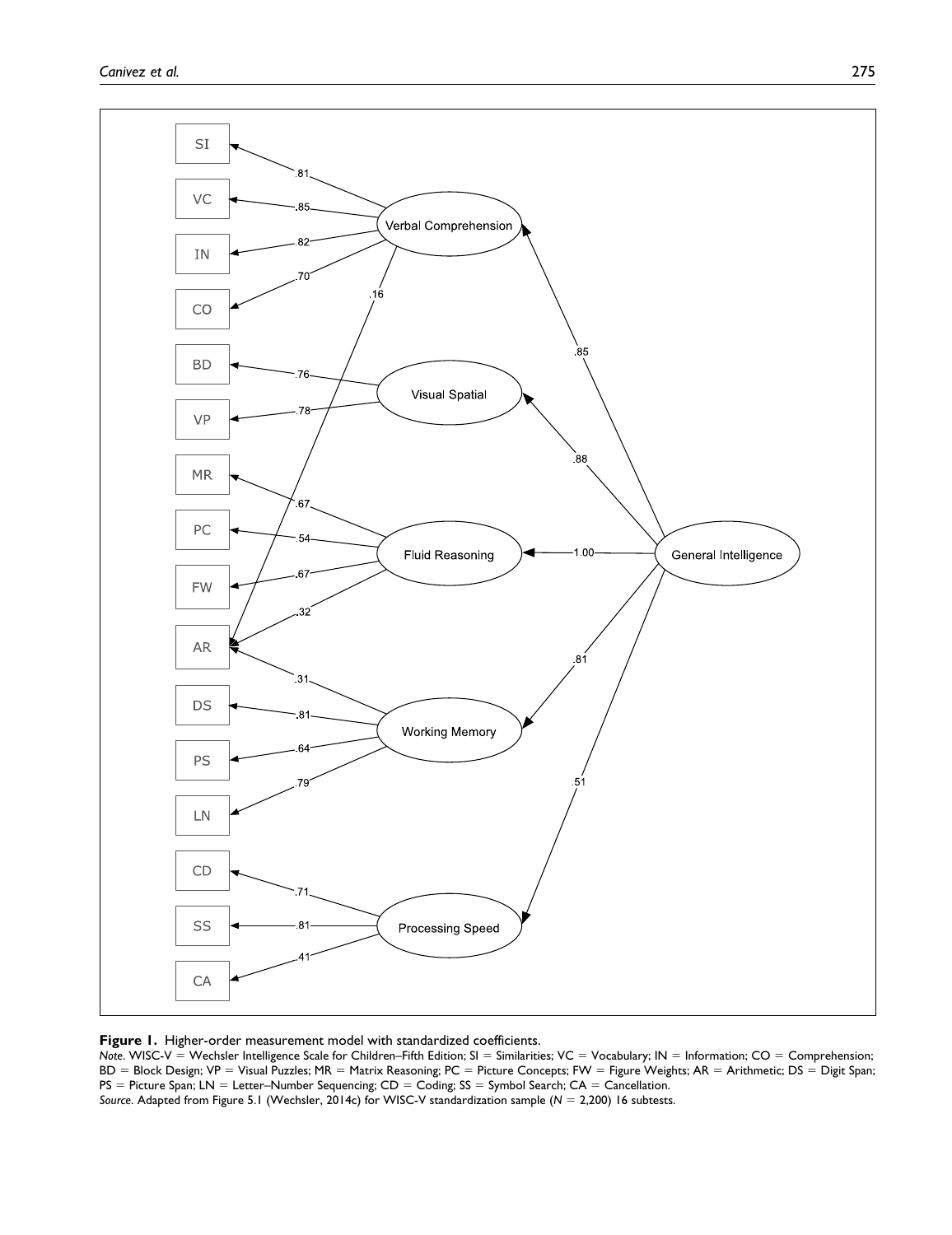(Kline, 2011); (b) failure to fully disclose details of confirmatory factor analysis (CFA) methods; (c) preference for a complex measurement model (cross-loading Arithmetic on three group factors) thereby abandoning parsimony of simple structure (Thurstone, 1947); (d) retention of a model with a standardized path coefficient of 1.0 between general intelligence and the FR factor indicating that FR and *g* are empirically redundant; (e) failure to consider rival bifactor models (Beaujean, 2015); (f) omission of decomposed variance estimates; and (g) absence of modelbased reliability estimates (Watkins, 2017). These problems call into question the publisher's preferred WISC-V measurement model.

A number of these concerns are not new and were previously identified and discussed with other Wechsler scales (Canivez, 2010, 2014b; Canivez & Kush, 2013; Gignac & Watkins, 2013), but they were not addressed in the WISC-V *Technical and Interpretive Manual* thereby continuing a tendency by the publisher to ignore "contradictory findings available in the literature" (Braden & Niebling, 2012, p. 744). For example, the publisher referenced Carroll's (1993) three stratum theory as a foundation for the WISC-V but decomposed variance estimates provided by the Schmid and Leiman (SL; 1957) transformation were not provided even though Carroll (1995) *insisted* on use of the SL transformation of exploratory factor analysis (EFA) loadings to allow subtest variance apportionment among the first-order dimension and higher-order dimension. Additionally, Beaujean (2015) noted that Carroll's (1993) model was ostensibly a bifactor model but no examination of an alternative bifactor structure for the WISC-V was reported (Wechsler, 2014c).

Higher-order representations of Wechsler scales (and other intelligence tests) specify general intelligence (*g*) as a superordinate (second-order) factor that is fully mediated by the first-order group factors which have direct influences (paths) on the subtest indicators (Gignac, 2008). Thus, *g* has indirect influences on subtest indicators, which may obfuscate the role of *g*. The bifactor model initially conceptualized by Holzinger and Swineford (1937) does not include a hierarchy of *g* and the first-order group factors. Rather, bifactor models specify *g* as a breadth factor with direct influences (paths) on subtest indicators, and group factors also have direct influences on subtest indicators (Gignac, 2005, 2006, 2008). Because the bifactor model includes *g* and group factors at the same level of inference and includes simultaneous influence on subtest indicators, the bifactor model can be considered a more conceptually parsimonious model (Gignac, 2006) and also more consistent with Spearman (1927). According to Beaujean (2015), Carroll (1993) favored the bifactor model where all subtests load directly on *g* and on one (or more) of the first-order group factors. For further discussion of bifactor models see Canivez (2016) or Reise (2012).

276 *Assessment 27(2)*

Because EFA was not reported in the WISC-V *Technical and Interpretive Manual*, Canivez et al. (2016) conducted independent EFA with the 16 WISC-V primary and secondary subtests and did not find support for five factors with the total WISC-V standardization sample. The fifth factor consisted of only one salient subtest pattern coefficient. When the standardization sample was divided into four age groups (6-8, 9-11, 12-14, and 15-16 years), only one salient subtest factor loading was found for the fifth factor for all but the 15- to 16-year-old age group (Dombrowski, Canivez, & Watkins, 2017). Both studies found support for four firstorder WISC-V factors resembling the traditional WISC-IV structure (i.e., Verbal Comprehension [VC], PR, WM, Processing Speed [PS]).

Schmid and Leiman (1957) orthogonalization of the second-order EFA with the total WISC-V standardization sample and the four age groups yielded substantial portions of variance apportioned to the general factor (*g*) and considerably smaller portions of variance uniquely apportioned to the group factors (Dombrowski et al., 2017). Omegahierarchical ( $\omega_{\rm H}$ ) coefficients (Reise, 2012; Rodriguez, Reise, & Haviland, 2016) for the general factor ranged from .817 (Canivez et al., 2016) to .847 (Dombrowski et al., 2017) and exceeded the preferred level (.75) for clinical interpretation (Reise, 2012; Reise, Bonifay, & Haviland, 2013; Rodriguez et al., 2016). Omega-hierarchical subscale  $(\omega_{\text{res}})$  coefficients (Reise, 2012) for the four WISC-V group factors ranged from .131 to .530. The  $\omega_{_{\rm HS}}$  coefficients for VC, PR, and WM group factor scores failed to approach or exceed the minimum criterion (.50) desired for clinical interpretation (Reise, 2012; Reise et al., 2013), but  $\omega_{\text{HS}}$ coefficients for PS scores approached or exceeded the .50 criterion that might allow clinical interpretation.

Dombrowski, Canivez, Watkins, and Beaujean (2015), using exploratory bifactor analysis (i.e., EFA with a bifactor rotation [EBFA]; Jennrich & Bentler, 2011), also failed to identify five WISC-V factors within the WISC-V standardization sample. The failure to find a VC factor by Dombrowski et al. (2015) is inconsistent with the longstanding body of structural validity evidence for the Wechsler scales where every other study located a distinct verbal ability dimension. It is unknown why this anomalous result was produced. Dombrowski et al. speculated that it could be a function of the WISC-V simply having verbal subtests that are predominantly *g* loaded. Unlike the Schmid–Leiman procedure, an approximate bifactor solution, Jennrich and Bentler's (2011) EBFA procedure is a true EBFA procedure that may produce different results. Thus, it could be possible that the WISC-V verbal subtests "collapsed" onto the general factor following simultaneous extraction of general and specific factors. In other words, following the bifactor rotation it is plausible that most of the variance could have been apportioned to the general factor leaving nominal variance to the specific verbal factor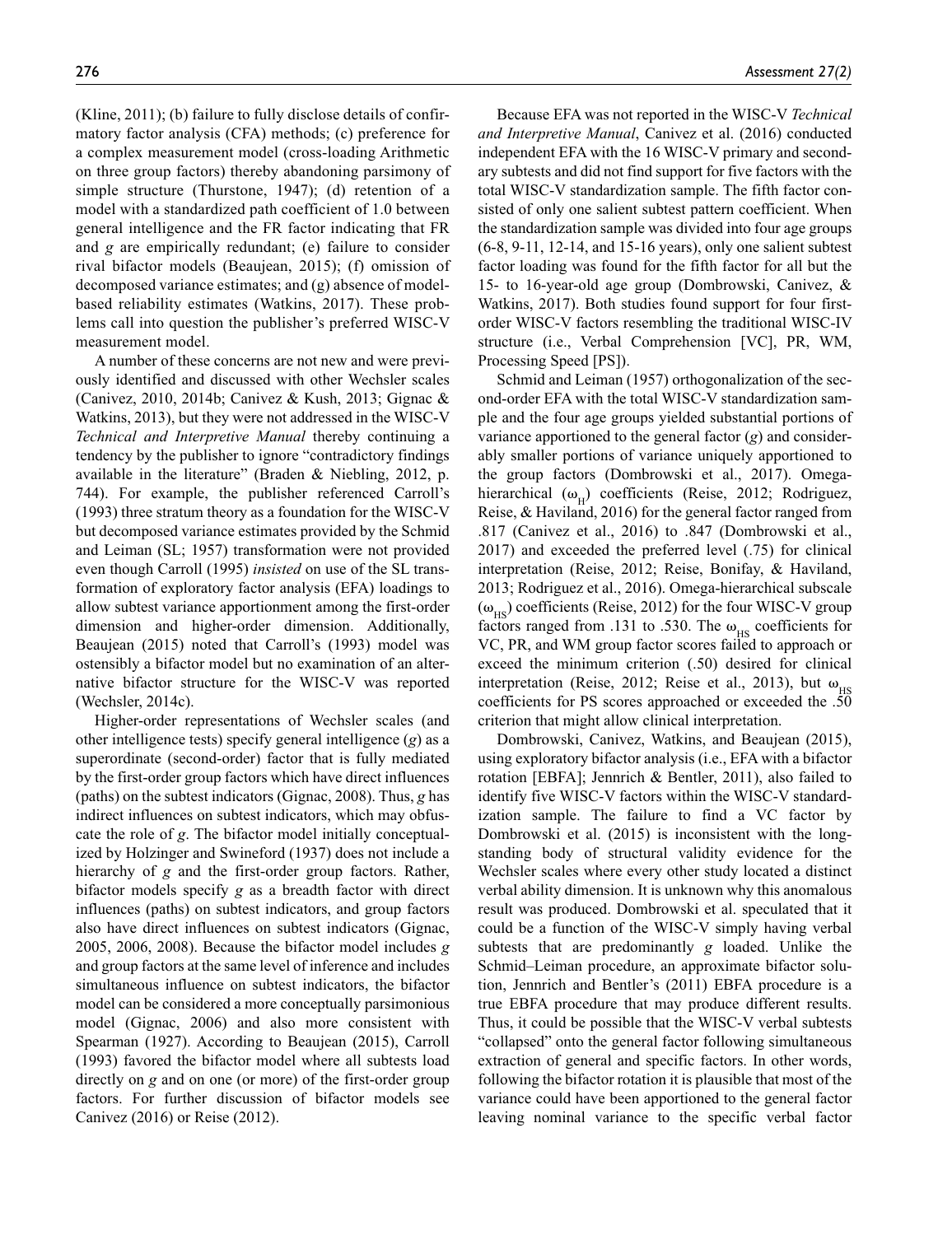producing the results evident in the Dombrowski et al. study. This speculation is supported by recent simulation research that found these exploratory bifactor routines to be prone to group factor collapse onto the general factor and to local minima problems, especially with variables that are either poorly or complexly related to one another (Mansolf & Reise, 2016).

Lecerf and Canivez (2018) similarly assessed the French WISC-V standardization sample (French WISC-V; Wechsler, 2016b) with hierarchical EFA and also found support for four first-order factors (not five), the dominant general intelligence factor, and little unique reliable measurement of the four group factors. Assessment of the  $WISC-V<sup>UK</sup>$  (Wechsler, 2016a) using hierarchical EFA also failed to identify five WISC-V factors and like the French WISC-V and U.S. versions contained too little unique variance among the four group factors for confident interpretation (Canivez, Watkins, & McGill, 2018b).

In a follow-up study, Canivez, Watkins, and Dombrowski (2017) examined the latent factor structure of the 16 WISC-V primary and secondary subtests using CFA with ML estimation and found that all higher-order models that included five group factors (including the final publisherpreferred WISC-V model presented in the WISC-V *Technical and Interpretative Manual*) produced improper solutions (i.e., negative variance estimates for the FR factor) potentially caused by misspecification of the models. An acceptable solution for a bifactor model that included five group factors fit the standardization sample data well based on global fit, but examination of local fit identified problems where Matrix Reasoning (MR), FW, and Picture Concepts (PC) did *not* have statistically significant FR group factor loadings, rendering this model inadequate. Consistent with the Canivez et al. (2016) WISC-V EFA results, the WISC-V bifactor model with four group factors (VC, PR, WM, and PS) appeared to be the most acceptable solution based on a combination of statistical fit and Wechsler theory. As with the EFA analyses, a dominant general intelligence dimension but weak group factors with limited unique measurement beyond *g* was found. Similar CFA findings were also found with the WISC- $V^{Spin}$ (Wechsler, 2015) in an independent study of standardization sample data (Fenollar-Cortés & Watkins, 2019) as well as with the French WISC-V (Lecerf & Canivez, 2018) and the WISC- $V^{UK}$  (Canivez et al., 2018).

H. Chen, Zhang, Raiford, Zhu, and Weiss (2015) reported invariance of the final publisher-preferred WISC-V higherorder model with five group factors across gender, but invariance for rival higher-order or bifactor models was not examined. Reynolds and Keith (2017) also investigated the measurement invariance of the WISC-V across age groups with CFA, but only examined an *oblique* five-factor model, which did not include a general intelligence dimension. As noted by Hayduk (2016), if the number of factors are not accurately specified then "asking about invariance between groups is asking whether the groups agree in their **mis**representation of the connections between the indicators and the underlying latent variables" (p. 2).

Reynolds and Keith (2017) also explored numerous (perhaps post hoc) model modifications for five-factor firstorder models and then for both higher-order and bifactor models including five group factors to better understand WISC-V measurement. Based on these alternate models (modifications), Reynolds and Keith suggested a model different from the publisher-preferred model that allowed a direct loading from general intelligence to Arithmetic, a cross-loading of Arithmetic on WM, and correlated disturbances of the VS and FR group factors. Even with these modifications the model still produced a general intelligence to FR standardized path coefficient of .97, suggesting that these dimensions may be empirically redundant. However, post hoc modifications capitalize on chance and "such changes often lead the model away from the population model, not towards it" (Gorsuch, 2003, p. 151). Of note, when that same VS–FR factor covariance was allowed in a structural model for the Canadian WISC-V standardization sample (WISC-V<sup>CDN</sup>; Wechsler, 2014b), it was *not* superior to a bifactor model with four group factors (Watkins, Dombrowski, & Canivez, 2018).

Understanding the structural validity of tests is essential for evaluating the interpretability of scores and score comparisons (American Educational Research Association, American Psychological Association, & National Council on Measurement in Education, 2014). Accordingly, test users must select technically sound instruments with demonstrated validity for the population under evaluation (Evers et al., 2013; International Test Commission, 2001; Public Law (P.L.) 108-446, 2004). Presently, studies of the latent factor structure of the WISC-V have been restricted to analyses of data from the standardization sample. Although such studies are informative, the results provided by such investigations may not generalize to clinical samples (Strauss, Sherman, & Spreen, 2006). Additionally, independent analyses of the WISC-V standardization data have contested the structure preferred by its publisher (Beaujean, 2016; Canivez et al., 2016; Canivez, Watkins, & Dombrowski, 2017; Dombrowski et al., 2015; Dombrowski et al., 2017; Reynolds & Keith, 2017). Whereas these investigations have produced several plausible alternative models, it remains unclear which should be preferred. To provide additional insight on these matters, the present study examined the latent factor structure of the 10 WISC-V primary subtests with a large clinical sample and: (a) followed best practices in EFA and CFA, (b) compared bifactor models with higher-order models as rival explanations, (c) examined decomposed factor variance sources in EFA and CFA, and (d) estimated model-based reliabilities. Results from these analyses are essential for users of the WISC-V to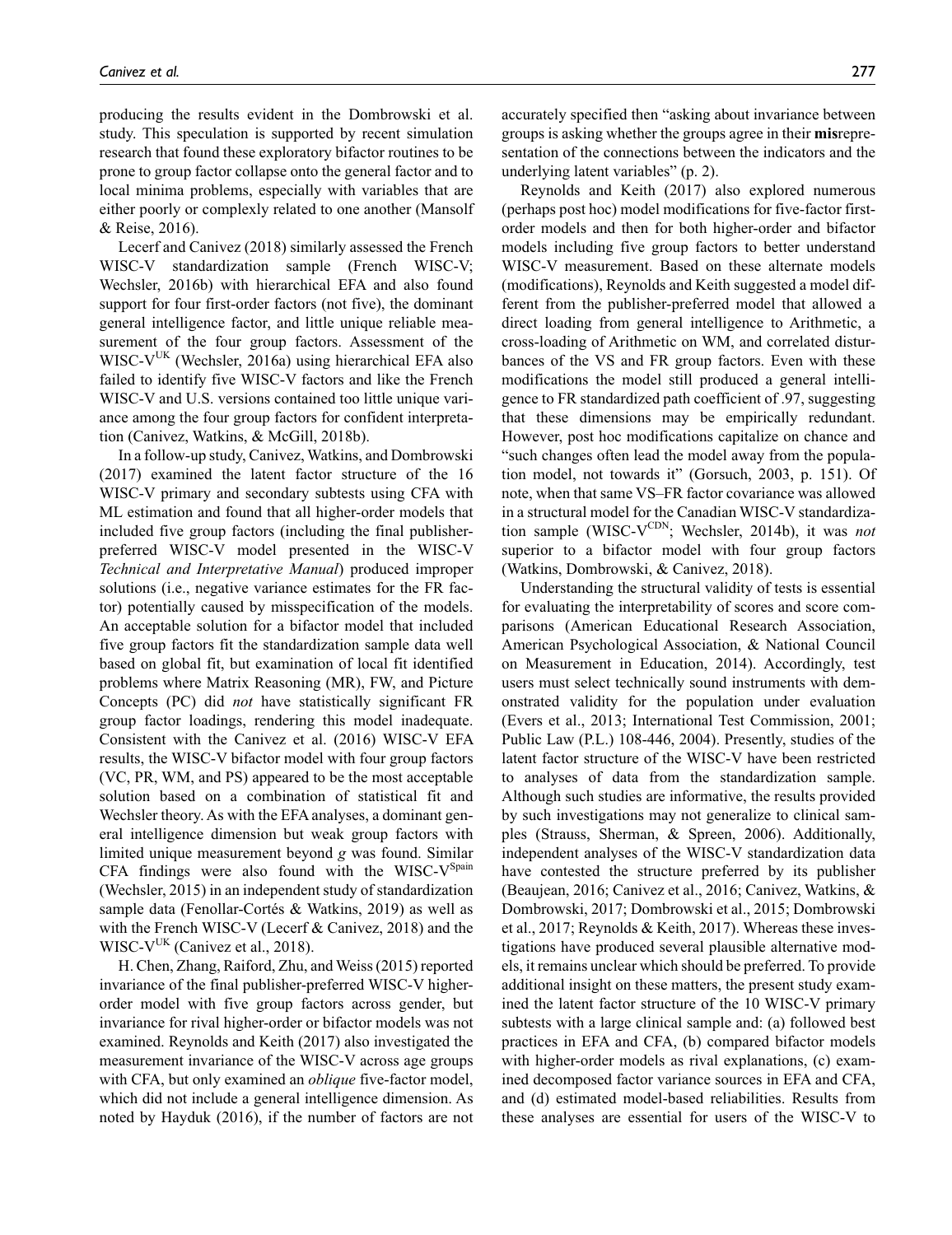|                                  | EFA Sample ( $n = 1,256$ ) |      | CFA Sample ( $n = 1,256$ ) |      |  |  |
|----------------------------------|----------------------------|------|----------------------------|------|--|--|
|                                  | n                          | $\%$ | n                          | %    |  |  |
| Sex                              |                            |      |                            |      |  |  |
| Male                             | 816                        | 65.0 | 816                        | 65.0 |  |  |
| Female                           | 440                        | 35.0 | 440                        | 35.0 |  |  |
| Race/ethnicity                   |                            |      |                            |      |  |  |
| White/Caucasian                  | 687                        | 54.7 | 710                        | 56.5 |  |  |
| Black/African American           | 369                        | 29.4 | 348                        | 27.7 |  |  |
| Asian American                   | 41                         | 3.3  | 36                         | 2.9  |  |  |
| Hispanic/Latino                  | 28                         | 2.2  | 56                         | 4.5  |  |  |
| Native American                  |                            | 0.2  | 2                          | 0.2  |  |  |
| Multiracial                      | 94                         | 7.5  | 75                         | 6.0  |  |  |
| Native Hawaiian/Pacific Islander |                            | 0.1  | 0                          | 0.0  |  |  |
| Other                            | 2                          | 0.2  | 8                          | 0.6  |  |  |
| Unknown                          | 31                         | 2.5  | 21                         | 1.7  |  |  |

**Table 1.** Demographic Characteristics of the Clinical EFA and CFA Samples.

*Note*. EFA = exploratory factor analysis; CFA = confirmatory factor analysis.

determine the value of the various scores and score comparisons provided in the WISC-V and interpretive guidelines emphasized by the publisher.

## **Method**

#### *Participants and Selection*

A total of 2,512 children (65% male) between the ages of 6 and 16 years were administered the WISC-V as part of assessments conducted in a large outpatient neuropsychology clinic between October 2014 and February 2017. All test data are routinely entered into the department's clinical database via the electronic medical record and securely maintained by the hospital's Information Systems Department. Following approval from the hospital's institutional review board, the clinical database was queried and a limited, de-identified data set was constructed of patients for whom subtest scores from all 10 WISC-V primary subtests were available. With regard to the referred nature of the sample, billing diagnosis codes were queried to provide descriptive information regarding presenting concerns. Approximately 20% of cases were seen for primarily medical concerns (e.g., 21.2% epilepsy, 19.2% encephalopathy, 10.6% pediatric cancer diagnoses, 49% other congenital or acquired conditions). Among the remaining 80% of cases seen for mental health concerns, 58.9% were diagnosed with attention-deficit hyperactivity disorder (ADHD), 14.0% with anxiety or depression, 7.2% with an adjustment disorder, and 19.9% other.

The sample was randomly bifurcated into EFA and CFA samples by sex. Table 1 presents demographic characteristics of the EFA  $(n = 1,256)$  and CFA  $(n = 1,256)$  samples with equal distributions of male and female participants.

The sample was primarily composed of White/Caucasian and Black/African American youths. The ages of participants were similar in EFA ( $M = 10.63$ ,  $SD = 2.74$ ) and CFA  $(M = 10.46, SD = 2.68)$  samples. Table 2 illustrates the distribution of race/ethnicity across the 11 age groups of WISC-V. Given the clinical nature of the sample, these data do not represent the general public.

WISC-V descriptive statistics for the EFA and CFA samples are presented in Table 3 and show that average subtest and composite scores were slightly below average, but within 1 standard deviation of population means, as is typical in clinical samples. All subtests and composite scores showed univariate normal distributions with no appreciable skewness or kurtosis. However, Mardia's (1970) multivariate kurtosis estimates for the EFA sample ( $\chi^2 = 123.7$ ) and the CFA sample ( $\chi^2$  = 128.5) indicated significant ( $p < .05$ ) multivariate nonnormality for both samples (Cain, Zhang, & Yuan, 2017). There were no statistically significant subtest or composite score mean differences between the EFA and CFA samples.

## *Instrument*

The WISC-V (Wechsler, 2014a), is a test of general intelligence composed of 16 subtests expressed as scaled scores  $(M = 10, SD = 3)$ . There are seven primary subtests (Similarities [SI], Vocabulary [VO], Block Design [BD], MR, FW, Digit Span [DS], and Coding [CD]) that produce the Full Scale IQ (FSIQ) and three additional primary subtests (VP, PS, and Symbol Search [SS]) used to produce the five-factor index scores (two subtests each for Verbal Comprehension Index[VCI], Visual Spatial Index [VSI], Fluid Reasoning Index [FRI], Working Memory Index [WMI], and Processing Speed Index [PSI]).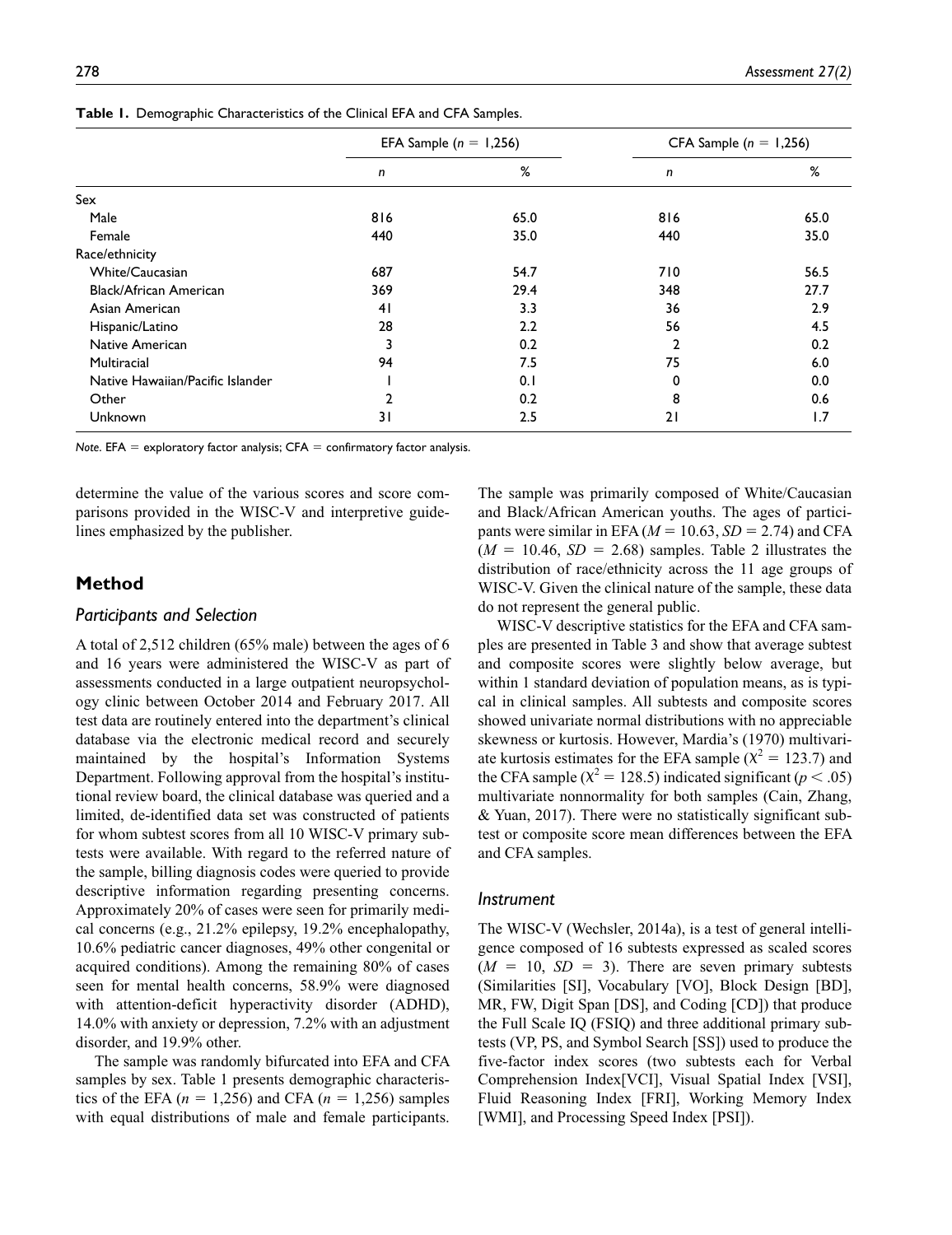**Table 2.** Sample Sizes of Race/Ethnicity by Age Group in the EFA and CFA Samples.

|                                  |    |    |                |          |                 | Age group (6-16 years) |    |    |    |    |    |
|----------------------------------|----|----|----------------|----------|-----------------|------------------------|----|----|----|----|----|
|                                  | 6  | 7  | 8              | 9        | $\overline{10}$ | $\mathbf{1}$           | 12 | 3  | 4  | 15 | 16 |
| EFA sample ( $n = 1,256$ )       |    |    |                |          |                 |                        |    |    |    |    |    |
| White/Caucasian                  | 68 | 97 | 86             | 91       | 63              | 70                     | 61 | 63 | 43 | 39 |    |
| Black/African American           | 23 | 40 | 37             | 47       | 37              | 36                     | 40 | 41 | 32 | 28 | 8  |
| Asian American                   |    | 6  | 3              | 6        | 5               | 9                      |    | 2  |    |    |    |
| Hispanic/Latino                  |    |    | 5.             | 6        | 5               | 2                      |    |    |    |    |    |
| Native American                  |    | 0  | O              | 0        |                 | n                      | O  |    |    |    |    |
| Multiracial                      | 8  | 14 | 15             | 13       | $\overline{13}$ | 10                     |    |    |    |    |    |
| Native Hawaiian/Pacific Islander | O  | 0  | O              | $\Omega$ | O               | O                      |    | O  |    |    |    |
| Other                            | o  | 0  |                |          |                 | 0                      | 0  | 0  |    |    |    |
| Unknown                          | O  | 4  | 3              | 8        | 3               | $\overline{2}$         | 5  |    |    |    | 0  |
| CFA sample ( $n = 1,256$ )       |    |    |                |          |                 |                        |    |    |    |    |    |
| White/Caucasian                  | 77 | 95 | 104            | 94       | 83              | 63                     | 62 | 46 | 49 | 37 | O  |
| Black/African American           | 30 | 35 | 47             | 42       | 47              | 48                     | 33 | 21 | 28 | 17 |    |
| Asian American                   | 4  | 6  | 5              | 3        | 5               | 3                      | 2  | 4  |    | 2  | 0  |
| Hispanic/Latino                  | 4  | 8  | $\overline{2}$ | п        | 6               |                        | 4  | 2  |    | 2  |    |
| Native American                  | 0  | 0  | 0              |          | 0               |                        | 0  | 0  |    | 0  |    |
| Multiracial                      |    | П  | 8              | 13       | 10              |                        | 4  | 6  | 8  |    |    |
| Native Hawaiian/Pacific Islander |    | 0  | 0              | ŋ        | 0               |                        | 0  | O  |    | 0  |    |
| Other                            |    | 0  |                |          |                 |                        |    | o  |    |    |    |
| Unknown                          |    | O  |                |          | 5               |                        |    |    |    |    |    |

*Note*. EFA = exploratory factor analysis; CFA = confirmatory factor analysis.

|                   |       |       | EFA sample $(n = 1,256)$ |          | CFA sample $(n = 1,256)$ |       |                 |          |  |  |
|-------------------|-------|-------|--------------------------|----------|--------------------------|-------|-----------------|----------|--|--|
| Subtest/Composite | M     | SD    | Skewness                 | Kurtosis | M                        | SD    | <b>Skewness</b> | Kurtosis |  |  |
| Subtests          |       |       |                          |          |                          |       |                 |          |  |  |
| <b>BD</b>         | 8.77  | 3.30  | 0.11                     | $-0.21$  | 8.67                     | 3.17  | 0.02            | $-0.12$  |  |  |
| SI                | 8.93  | 3.25  | $-0.05$                  | $-0.07$  | 9.07                     | 3.29  | $-0.04$         | $-0.05$  |  |  |
| MR                | 9.14  | 3.39  | 0.07                     | $-0.04$  | 8.97                     | 3.37  | 0.00            | $-0.24$  |  |  |
| DS                | 8.05  | 3.04  | 0.13                     | 0.20     | 7.90                     | 3.09  | 0.11            | 0.02     |  |  |
| CD                | 7.74  | 3.25  | $-0.06$                  | $-0.43$  | 7.73                     | 3.27  | 0.00            | $-0.15$  |  |  |
| VE                | 8.87  | 3.53  | 0.06                     | $-0.42$  | 8.89                     | 3.49  | 0.03            | $-0.51$  |  |  |
| <b>FW</b>         | 9.45  | 3.15  | $-0.04$                  | $-0.31$  | 9.51                     | 3.14  | $-0.03$         | $-0.29$  |  |  |
| <b>VP</b>         | 9.51  | 3.29  | $-0.04$                  | $-0.52$  | 9.54                     | 3.30  | $-0.01$         | $-0.46$  |  |  |
| <b>PS</b>         | 8.59  | 3.14  | 0.17                     | $-0.16$  | 8.61                     | 3.03  | 0.06            | $-0.02$  |  |  |
| SS                | 8.19  | 3.20  | 0.01                     | 0.06     | 8.21                     | 3.18  | $-0.07$         | 0.05     |  |  |
| Composites        |       |       |                          |          |                          |       |                 |          |  |  |
| VCI               | 94.09 | 17.21 | $-0.05$                  | 0.02     | 94.44                    | 17.16 | $-0.05$         | $-0.22$  |  |  |
| <b>VSI</b>        | 95.23 | 17.18 | 0.09                     | $-0.15$  | 94.96                    | 16.70 | 0.00            | 0.03     |  |  |
| <b>FRI</b>        | 95.93 | 16.73 | 0.05                     | $-0.48$  | 95.61                    | 16.77 | 0.01            | $-0.43$  |  |  |
| <b>WMI</b>        | 90.26 | 15.44 | 0.21                     | 0.09     | 89.89                    | 15.40 | 0.09            | $-0.16$  |  |  |
| <b>PSI</b>        | 88.45 | 16.72 | $-0.18$                  | $-0.04$  | 88.46                    | 16.60 | $-0.22$         | 0.22     |  |  |
| <b>FSIQ</b>       | 91.09 | 16.90 | $-0.01$                  | $-0.24$  | 90.91                    | 16.90 | $-0.02$         | $-0.29$  |  |  |

**Table 3.** Wechsler Intelligence Scale for Children–Fifth Edition (WISC-V) Descriptive Statistics for the Clinical EFA and CFA Samples.

*Note.* EFA = exploratory factor analysis; CFA = confirmatory factor analysis; Subtests: BD = Block Design; SI = Similarities; MR = Matrix Reasoning; DS = Digit Span; CD = Coding; VO = Vocabulary; FW = Figure Weights; PS = Picture Span; SS Symbol Search VCI = Verbal Comprehension Index; VSI = Visual Spatial Index; FRI = Fluid Reasoning Index; WMI = Working Memory Index; PSI = Processing Speed Index; FSIQ = Full Scale IQ. Mardia's (1970) multivariate kurtosis estimate (EQS 6.3) was 4.23 for the EFA sample and 9.71 for the CFA sample. Independent *t* tests for mean differences of WISC-V subtests and composite scores between the EFA and CFA samples indicated no statistically significant differences with *t* values ranging from −1.07 to 1.23 (*p* > .20).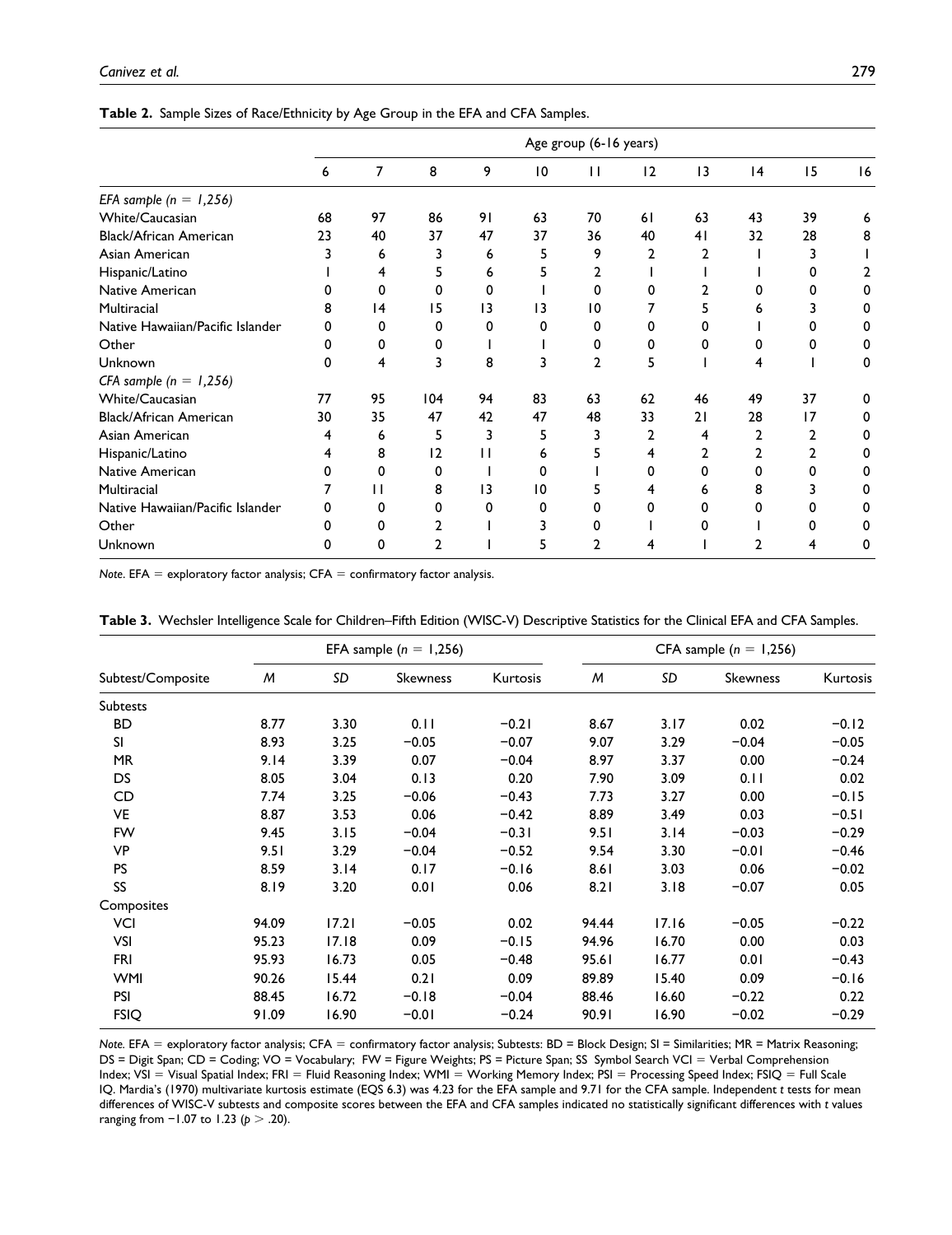In addition, there are six secondary subtests (Information, Comprehension, Picture Concepts, Arithmetic, Letter– Number Sequencing, and Cancellation) that are used either for substitution in FSIQ estimation (when one primary subtest is spoiled) or in estimating the General Ability Index and Cognitive Proficiency Index and three newly created Ancillary index scores (Quantitative Reasoning, Auditory Working Memory, and Nonverbal). Ancillary index scores (pseudofactors) are not, however, factorially derived and, thus, were not examined in the present investigation. The FSIQ and index scores are expressed as standard scores  $(M = 100, SD = 15)$ . Five new subtests (Naming Speed Literacy, Naming Speed Quality, Immediate Symbol Translation, Delayed Symbol Translation, and Recognition Symbol Translation) combine to measure three Complementary Index scales (Naming Speed, Symbol Translation, and Storage and Retrieval); but are not intelligence subtests so may not be substituted for any of the primary or secondary subtests.

## *Analyses*

*Exploratory Factor Analyses.* Multiple criteria were used to determine the number of factors to extract and retain: eigenvalues  $>1$  (Kaiser, 1960), the scree test (Cattell, 1966), standard error of scree (*SE*); Zoski & Jurs, 1996), parallel analysis (PA; Horn, 1965), Glorfeld's (1995) modified PA, and minimum average partials (MAP; Frazier & Youngstrom, 2007; Velicer, 1976). Simulation studies have found that Horn's parallel analysis and MAP are useful a priori empirical criteria with scree sometimes a helpful adjunct (Velicer, Eaton, & Fava, 2000; Zwick & Velicer, 1986). Some criteria were estimated using SPSS 24 for Macintosh, while others were computed with open source software. The *SE*<sub>scree</sub> program (Watkins, 2007) was used in scree analysis and *Monte Carlo PCA for Parallel Analysis* software (Watkins, 2000) produced random eigenvalues for PA using 100 iterations to provide stable estimates. Glorfeld's (1995) modified PA criterion utilized eigenvalues at the 95% confidence interval using the *CIeigenvalue* program (Watkins, 2011). Typically, PA suggests retaining too few factors when there is a strong general factor (Crawford et al., 2010); therefore, the publisher's theory was also considered.

Principal axis extraction was employed to assess the WISC-V factor structure using SPSS 24 for Macintosh followed by Promax rotation ( $k = 4$ ; Gorsuch, 1983). Following Canivez and Watkins (2010a, 2010b), iterations in first-order principal axis factor extraction were limited to two in estimating final communality estimates (Gorsuch, 2003).

Factors were required to have at least two salient loading subtests ( $\geq$ .30; Child, 2006) to be considered viable. Variance apportionment of first- and second-order factors was accomplished with the SL procedure (Schmid &

Leiman, 1957), which has been recommended by Carroll (1993) and Gignac (2005) and has been used in numerous Wechsler scale EFA studies: WISC-IV (Watkins, 2006; Watkins, Wilson, Kotz, Carbone, & Babula, 2006), WISC-V (Canivez et al., 2016; Dombrowski et al., 2015; Dombrowski et al., 2017), WISC-IV Spanish (McGill & Canivez, 2016), French WAIS-III (Golay & Lecerf, 2011), French WISC-IV (Lecerf et al., 2011), and the French WISC-V (Lecerf & Canivez, 2018). The SL procedure derives a hierarchical factor model from higher-order models and decomposes the variance of subtest scores first to the general factor and then to the first-order factors and is labeled SL bifactor (Reise, 2012) for convenience. The first-order factors are orthogonal to each other and also to the general factor (Gignac, 2006; Gorsuch, 1983). The SL procedure is an approximate bifactor model (and labeled SL bifactor for convenience) and was produced using the *MacOrtho* program (Watkins, 2004).

*Confirmatory Factor Analyses.* EQS 6.3 (Bentler & Wu, 2016) was used to conduct CFA using ML estimation. In the WISC-V, each of the five latent factors (VC, VS, FR, WM, and PS) have only two observed indicators and thus are underidentified. Consequently, those subtests were constrained to equality in bifactor CFA models to ensure identification (Little, Lindenberger, & Nesselroade, 1999). Given the significant multivariate kurtosis of the scores, robust ML estimation with the Satorra and Bentler (S-B; 2001) corrected chi-square was applied. Byrne (2006) indicated "the S-B  $\chi^2$  has been shown to be the most reliable test statistic for evaluating mean and covariance structure models under various distributions and sample sizes" (p. 138).

The structural models with the 10 WISC-V primary subtests previously examined by Canivez, Watkins, and Dombrowski (2017) were investigated (both higher-order and bifactor models) with the present CFA clinical sample. Model 1 is a unidimensional *g* factor model with all 10 primary subtests loading only on *g*. Table 4 illustrates the subtest associations within the various models. Models with more than one group factor included a higher-order *g* factor and models with four- and five-group factors included higher-order and bifactor variants, including that suggested by EFA.

Given that the large sample size may unduly influence the  $\chi^2$  value (Kline, 2016), approximate fit indices were used to aid model evaluation and selection. While universally accepted criterion values for approximate fit indices do not exist (McDonald, 2010), the comparative fit index (CFI), Tucker–Lewis index (TLI), and the root mean square error of approximation (RMSEA) were used to evaluate overall global model fit. Higher values indicate better fit for the CFI and TLI whereas lower values indicate better fit for the RMSEA. Hu and Bentler's (1999) combinatorial heuristics were applied where CFI and TLI  $\geq$  .90 along with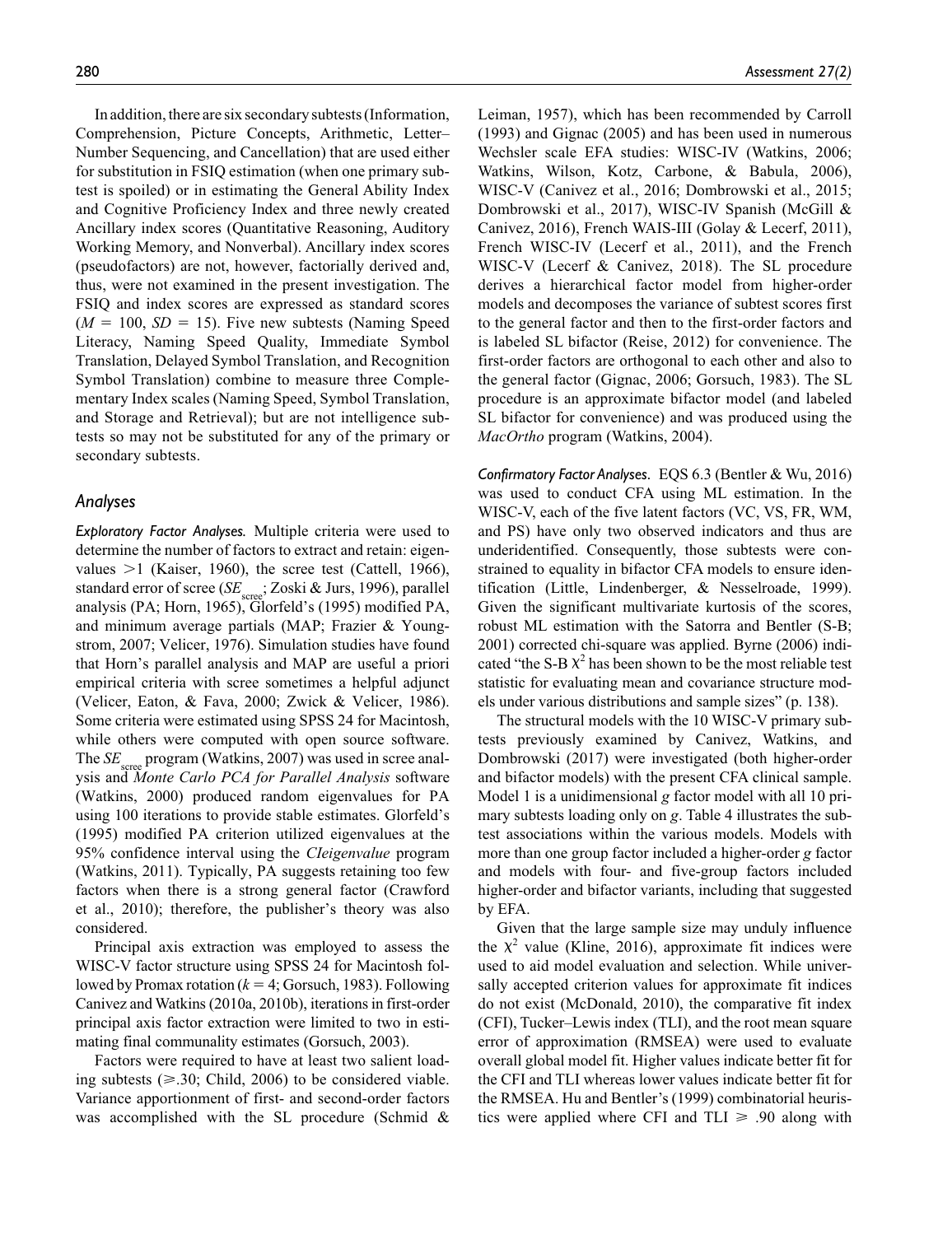|     | Two-factor<br>model |    | Three-factor model |           | Wechsler four-factor model |           |           |           |     | Cattell-Horn-Carroll (CHC) five-factor<br>model |           |           |           |  |
|-----|---------------------|----|--------------------|-----------|----------------------------|-----------|-----------|-----------|-----|-------------------------------------------------|-----------|-----------|-----------|--|
| ٧   | P                   | ٧  | P                  | <b>PS</b> | VC                         | <b>PR</b> | <b>WM</b> | <b>PS</b> | VC. | VS                                              | <b>FR</b> | <b>WM</b> | <b>PS</b> |  |
| SI  | <b>BD</b>           | SI | <b>BD</b>          | CD        | SI                         | <b>BD</b> | DS        | CD        | SI  | <b>BD</b>                                       | <b>MR</b> | DS        | CD        |  |
| VO  | <b>VP</b>           | VO | <b>VP</b>          | SS        | VO                         | VP        | <b>PS</b> | SS        | VO  | VP                                              | FW        | <b>PS</b> | SS        |  |
| DS. | <b>MR</b>           | DS | <b>MR</b>          |           |                            | <b>MR</b> |           |           |     |                                                 |           |           |           |  |
|     | FW                  |    | <b>FW</b>          |           |                            | <b>FW</b> |           |           |     |                                                 |           |           |           |  |
|     | <b>PS</b>           |    | PS                 |           |                            |           |           |           |     |                                                 |           |           |           |  |
|     | CD                  |    |                    |           |                            |           |           |           |     |                                                 |           |           |           |  |
|     | SS                  |    |                    |           |                            |           |           |           |     |                                                 |           |           |           |  |

**Table 4.** Wechsler Intelligence Scale for Children–Fifth Edition (WISC-V) Primary Subtest Assignment to Theoretical First-Order Group Factors for CFA Model Testing.

*Note.* CFA = confirmatory factor analysis; CHC = Cattell–Horn–Carroll; Factors: V = Verbal; P = Performance; PS = Processing Speed; VC = Verbal Comprehension; PR = Perceptual Reasoning; WM = Working Memory; VS = Visual Spatial; FR = Fluid Reasoning. Subtests: SI = Similarities; VO = Vocabulary; BD = Block Design; VP = Visual Puzzles; MR = Matrix Reasoning; FW = Figure Weights; DS = Digit Span; PS = Picture Span;  $CD =$  Coding;  $SS =$  Symbol Search.

RMSEA  $\leq$  .08 were criteria for adequate model fit; whereas CFI and TLI  $\geq$  .95 and RMSEA  $\leq$  .06 were criteria for good model fit. The Akaike Information Criterion (AIC) was also considered, but because AIC does not have a meaningful scale, the model with the smallest AIC value was preferred as most likely to replicate (Kline, 2016). Superior models required adequate to good overall fit *and* indication of meaningfully better fit ( $\Delta$ CFI > .01,  $\Delta$ RMSEA  $>$  .015,  $\Delta AIC > 10$ ) than alternative models (Burnham & Anderson, 2004; F. F. Chen, 2007; Cheung & Rensvold, 2002). Local fit was also considered in addition to global fit as models should never be retained "solely on global fit testing" (Kline, 2016, p. 461). The large sample size allowed for sufficient statistical power to detect even small differences as well as more precise estimates of model parameters.

Coefficients  $\omega_{\text{H}}$  and  $\omega_{\text{HS}}$  were estimated as model-based reliabilities and provide estimates of reliability of unitweighted scores produced by the indicators (Reise, 2012; Rodriguez et al., 2016; Watkins, 2017). The  $\omega_{\rm H}$  coefficient is the general intelligence factor reliability estimate with variability from the group factors removed, whereas the  $\omega_{_{\rm HS}}$ coefficient is the group factor reliability estimate with variability from all other group *and* general factors removed (Brunner, Nagy, & Wilhelm, 2012; Reise, 2012). Omega estimates ( $\omega_{\text{H}}$  and  $\omega_{\text{H}}$ ) are calculated from CFA bifactor solutions or decomposed variance estimates from higherorder models and were obtained using the *Omega* program (Watkins, 2013), which is based on the Brunner et al. (2012) tutorial and the works of Zinbarg, Revelle, Yovel, and Li (2005) and Zinbarg, Yovel, Revelle, and McDonald (2006). However,  $\omega_H$  and  $\omega_{HS}$  coefficients should exceed .50, but .75 might be preferred (Reise, 2012; Reise et al., 2013). Omega coefficients were supplemented with Hancock and Mueller's (2001) construct reliability or construct replicability coefficient (*H*), which estimates the adequacy of the

latent construct represented by the indicators, with a criterion value of .70 (Hancock & Mueller, 2001; Rodriguez et al., 2016). *H* coefficients were produced by the *Omega* program (Watkins, 2013).

# **Results**

## *WISC-V Exploratory Factor Analyses*

The Kaiser–Meyer–Olkin Measure of Sampling Adequacy of .902 far exceeded the minimum standard of .60 (Kaiser, 1974) and Bartlett's Test of Sphericity (Bartlett, 1954),  $\chi^2 = 6,372.06, p < .0001$ ; indicated that the WISC-V correlation matrix was not random. Initial communality estimates ranged from .377 to .648. Therefore, the correlation matrix was deemed appropriate for factor analysis.

## *Factor Extraction Criteria*

Scree, *SE*scree, PA, Glorfeld's modified PA, and MAP criteria all suggested only one factor, while the eigenvalues >1 criterion suggested two factors. The publisher of the WISC-V, however, claims five factors and the traditional Wechsler structure suggests four factors. Because Wood, Tataryn, and Gorsuch (1996) noted that it is better to overextract than underextract, EFA began by extracting five factors to examine subtest associations with latent factors based on the publisher's promoted WISC-V structure. This permitted the assessment of smaller factors and subtest alignment. Models with four, three, and two factors were then sequentially examined for adequacy.

## *Exploratory Factor Analyses Models*

*Five-Factor Model.* When five WISC-V factors were extracted followed by promax rotation, a fifth factor with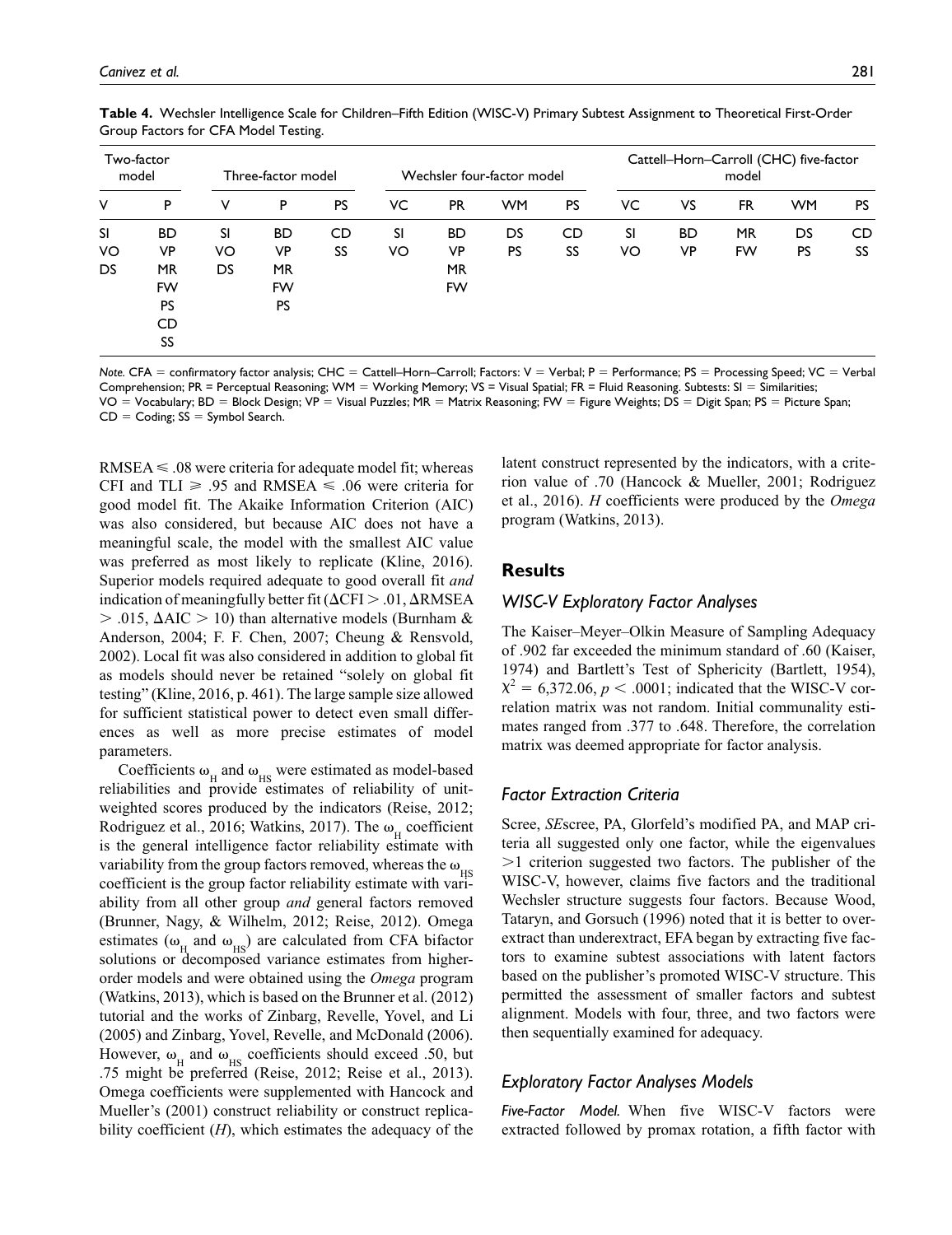|                     | General | FI: PR   |      | <b>F2: VC</b> |      | <b>F3: PS</b> |      | <b>F4: WM</b> |      | F <sub>5</sub> |      |                |
|---------------------|---------|----------|------|---------------|------|---------------|------|---------------|------|----------------|------|----------------|
| WISC-V<br>Subtest   | S       | P        | S    | P             | ς    | P             | S    | P             | S    | P              | S.   | h <sup>2</sup> |
| SI.                 | .749    | .049     | .619 | .778          | .826 | .048          | .476 | $-.036$       | .626 | .031           | .376 | .685           |
| VO                  | .746    | .054     | .624 | .773          | .825 | $-.033$       | .457 | .080          | .646 | $-.067$        | .307 | .687           |
| BD.                 | .760    | .816     | .825 | $-.028$       | .580 | .061          | .528 | $-.011$       | .551 | $-.001$        | .200 | .683           |
| VP                  | .796    | .854     | .865 | .042          | .637 | $-.034$       | .503 | .001          | .576 | .002           | .230 | .750           |
| MR                  | .719    | .597     | .713 | $-.031$       | .585 | .029          | .479 | .087          | .578 | .249           | .426 | .577           |
| <b>FW</b>           | .705    | .582     | .708 | .158          | .619 | $-.028$       | .424 | $-.022$       | .532 | 174.           | .375 | .552           |
| DS.                 | .673    | .019     | .526 | 160.          | .632 | .019          | .508 | .529          | .722 | .121           | .406 | .552           |
| <b>PS</b>           | .610    | .032     | .490 | .068          | .532 | .092          | .524 | .556          | .670 | $-.058$        | .216 | .460           |
| CD                  | .567    | $-0.019$ | .439 | $-.043$       | .392 | .752          | .755 | .047          | .536 | .023           | .162 | .572           |
| SS                  | .618    | .037     | .500 | .060          | .453 | .745          | .772 | $-.034$       | .549 | $-0.016$       | .148 | .600           |
| Eigenvalue          |         | 5.28     |      |               | 1.06 | 0.82          |      | 0.60          |      | 0.52           |      |                |
| % Variance          |         | 48.72    |      | 6.19          |      | 4.27          |      | 1.39          |      | 0.60           |      |                |
| Factor correlations |         | FI: PR   |      | <b>F2: VC</b> |      | F3: PS        |      | <b>F4: WM</b> |      | F <sub>5</sub> |      |                |
| FI: PR              |         |          |      |               |      |               |      |               |      |                |      |                |
| <b>F2: VC</b>       |         | .716     |      |               |      |               |      |               |      |                |      |                |
| F3: PS              |         | .600     |      | .536          |      |               |      |               |      |                |      |                |
| <b>F4: WM</b>       |         | .663     |      | .750          |      | .698          |      |               |      |                |      |                |
| F <sub>5</sub>      |         | .252     |      | .434          |      | .191          |      | .393          |      |                |      |                |

**Table 5.** Exploratory Factor Analysis of the 10 Wechsler Intelligence Scale for Children–Fifth Edition (WISC-V) Primary Subtests: Five Oblique Factor Solution With Promax Rotation (*k* = 4) for the Clinical EFA Sample (*n* = 1,256).

*Note.* EFA = exploratory factor analysis; SI = Similarities; VO = Vocabulary; BD = Block Design; VP = Visual Puzzles; MR = Matrix Reasoning; FW = Figure Weights; DS = Digit Span; PS = Picture Span; CD = Coding; SS = Symbol Search. PR = Perceptual Reasoning; VC = Verbal Comprehension; PS = Processing Speed; WM = Working Memory; S = Structure Coefficient; P = Pattern Coefficient;  $h^2$  = Communality. General structure coefficients are based on the first unrotated factor coefficients (*g* loadings). Salient pattern coefficients (≥.30) presented in bold.

no salient factor pattern coefficients resulted (see Table 5). The BD, VP, MR, and FW subtests had salient pattern coefficients on a common factor, but MR and FW did *not* share sufficient common variance separate from BD and VP to constitute separate FR and VS dimensions. Given that no salient fifth factor emerged, the five-factor model was judged inadequate.

*Four-Factor Model.* Table 6 presents the results from extraction of four WISC-V factors followed by promax rotation. The *g* loadings ranged from .567 (CD) to .796 (VP) and all were within the fair to good range based on Kaufman's (1994) criteria ( $\geq$ .70 = good, .50-.69 = fair, <.50 = poor). Table 6 illustrates strong, well defined VC (SI and VO), PR (BD, VP, MR, and FW), WM (DS and PS), and PS (CD and SS) factors with theoretically consistent subtest associations resembling the traditional WISC-IV structure. None of the subtests had salient factor pattern coefficients on more than one factor, thereby achieving desired simple structure. The factor intercorrelations (.531 to .755) were moderate to high and suggested the presence of a general intelligence factor that should be further explicated (Gorsuch, 1983).

*Two- and Three-Factor Models.* Results from the two and three WISC-V factor extractions with promax rotation are presented in Table 7. For the three-factor model, the PR factor remained intact as the first factor but the second factor was a merging of VC and WM factors. The PS factor emerged as the third factor. When extracting only three factors the PS subtest cross-loaded on PR and PS factors. In the two-factor model, Factor 1 included all subtests (except MR and SS that had salient factor pattern coefficients on the second factor along with CD). Coding also cross-loaded on Factor 1. Thus, the two- and three-factor models clearly displayed fusion of theoretically meaningful constructs, subtest migration to alternate factors that would not be expected, and cross-loadings. This appears to be due to underextraction, thereby rendering them unacceptable (Gorsuch, 1983; Wood et al., 1996).

# *Hierarchical EFA: SL Bifactor Model*

The EFA results indicated that the four-factor solution was the most appropriate and was accordingly subjected to higher-order EFA and transformed with the SL orthogonalization procedure (see Table 8). Following SL transformation, all subtests were properly associated with their theoretically proposed factors resembling the WISC-IV (Wechsler model). The hierarchical *g* factor accounted for 42.4% of the total variance and 70.2% of the common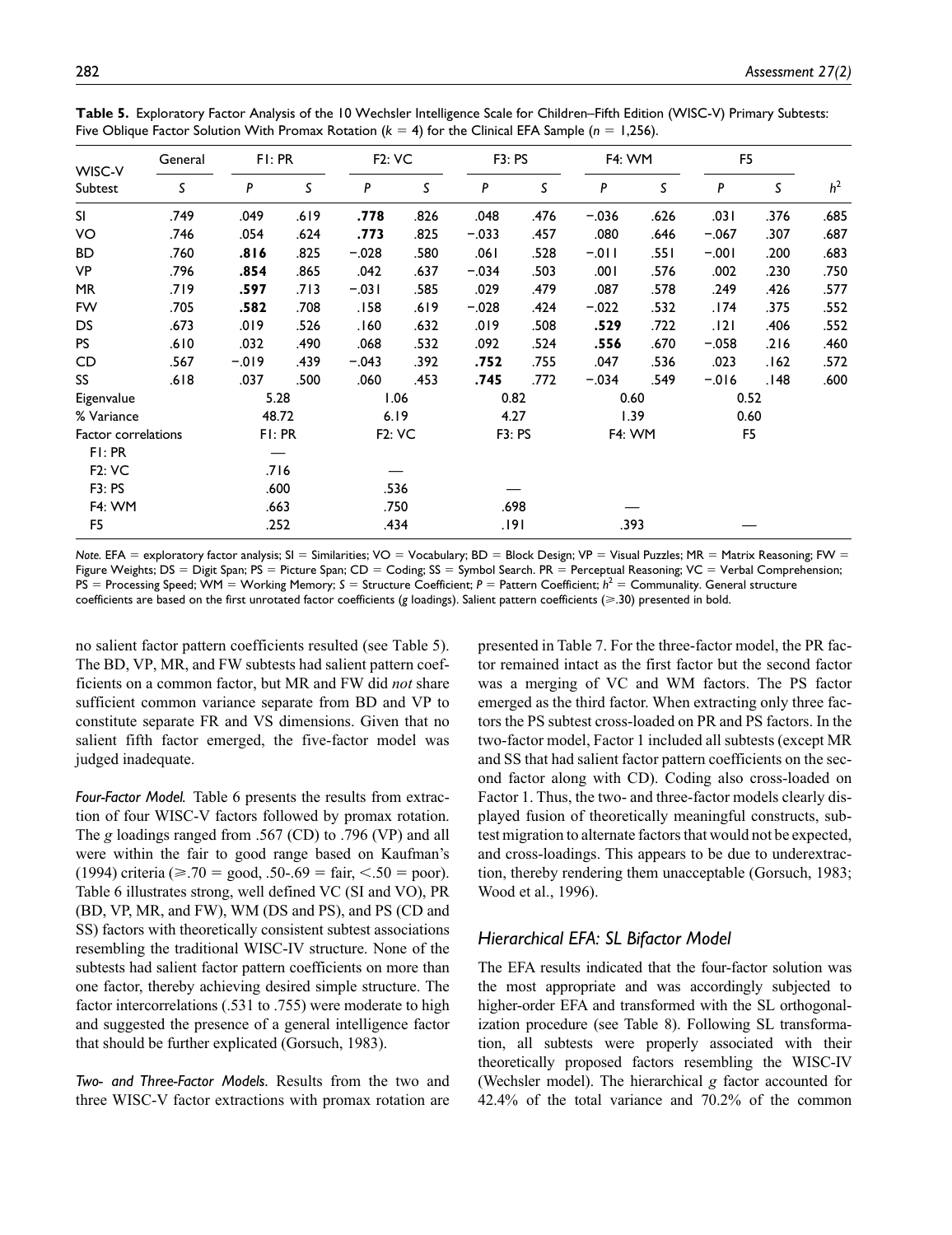|                                     | General | FI: PR   |      | <b>F2: VC</b> |      | F3: PS   |      | F4: WM        |      | h <sup>2</sup> |
|-------------------------------------|---------|----------|------|---------------|------|----------|------|---------------|------|----------------|
| <b>WISC-V Subtest</b>               | S       | P        | S    | P             | S    | P        | S    | P             | S    |                |
| <b>SI</b>                           | .749    | .055     | .639 | .768          | .825 | .028     | .469 | .002          | .638 | .683           |
| VO                                  | .746    | .051     | .636 | .762          | .826 | $-0.010$ | .453 | .042          | .646 | .684           |
| <b>BD</b>                           | .760    | .834     | .819 | $-.029$       | .582 | .095     | .526 | $-.073$       | .538 | .677           |
| VP                                  | .796    | .873     | .861 | .039          | .638 | .002     | .501 | $-.062$       | .566 | .744           |
| <b>MR</b>                           | .719    | .631     | .736 | $-.030$       | .579 | $-.027$  | .470 | .209          | .599 | .560           |
| FW                                  | .705    | .611     | .726 | .156          | .615 | $-.068$  | .417 | .059          | .549 | .543           |
| <b>DS</b>                           | .673    | .027     | .552 | .158          | .628 | .012     | .501 | .588          | .733 | .551           |
| <b>PS</b>                           | .610    | .025     | .495 | .067          | .532 | .151     | .523 | .485          | .653 | .444           |
| CD                                  | .567    | $-0.016$ | .440 | $-.041$       | .393 | .739     | .754 | .071          | .519 | .571           |
| SS                                  | .618    | .038     | .498 | .060          | .455 | .741     | .772 | $-.035$       | .528 | .600           |
| Eigenvalue                          |         |          | 5.28 | 1.06          |      | 0.82     |      | 0.60          |      |                |
| % Variance                          |         | 48.72    |      | 6.19          |      | 4.27     |      | 1.39          |      |                |
| Promax-based factor<br>correlations |         | FI: PR   |      | <b>F2: VC</b> |      | F3: PS   |      | <b>F4: WM</b> |      |                |
| FI:PR                               |         |          |      |               |      |          |      |               |      |                |
| <b>F2: VC</b>                       |         |          | .738 |               |      |          |      |               |      |                |
| <b>F3: PS</b>                       |         |          | .594 | .531          |      |          |      |               |      |                |
| F4: WM                              |         | .683     |      | .755          |      | .663     |      |               |      |                |

**Table 6.** Exploratory Factor Analysis of the 10 Wechsler Intelligence Scale for Children–Fifth Edition (WISC-V) Primary Subtests: Four Oblique Factor Solution With Promax Rotation (*k* = 4) for the Clinical EFA Sample (*n* = 1,256).

*Note.* EFA = exploratory factor analysis; SI = Similarities; VO = Vocabulary; BD = Block Design; VP = Visual Puzzles; MR = Matrix Reasoning; FW = Figure Weights; DS = Digit Span; PS = Picture Span; CD = Coding; SS = Symbol Search; *S* = Structure Coefficient; *P* = Pattern Coefficient; *h*<sup>2</sup> = Communality; PR = Perceptual Reasoning; VC = Verbal Comprehension; PS = Processing Speed; WM = Working Memory. General structure coefficients are based on the first unrotated factor coefficients (*g* loadings). Salient pattern coefficients (⩾.30) presented in bold.

| Table 7. Exploratory Factor Analysis of the 10 Wechsler Intelligence Scale for Children-Fifth Edition (WISC-V) Primary Subtests: |  |
|----------------------------------------------------------------------------------------------------------------------------------|--|
| Two and Three Oblique Factor Solutions for the Clinical EFA Sample ( $n = 1,256$ ).                                              |  |

|                       |                |               | Two oblique factors |                | Three oblique factors |                 |                        |                |                |  |  |  |
|-----------------------|----------------|---------------|---------------------|----------------|-----------------------|-----------------|------------------------|----------------|----------------|--|--|--|
| <b>WISC-V Subtest</b> | $g^{\rm a}$    | F1:g          | F2: PS              | h <sup>2</sup> | $g^{\rm a}$           | FI: PR          | F <sub>2</sub> : VC/WM | <b>F3: PS</b>  | h <sup>2</sup> |  |  |  |
| <b>SI</b>             | .754           | .744(.765)    | .031(.528)          | .586           | .748                  | .079 (.635)     | .781(.809)             | $-.052(.473)$  | .658           |  |  |  |
| VO                    | .739           | .702(.745)    | .065(.533)          | .558           | .745                  | .070 (.631)     | .809(.814)             | $-.077(.460)$  | .667           |  |  |  |
| <b>BD</b>             | .719           | .712(.730)    | .028(.503)          | .534           | ا 76.                 | .828(.820)      | $-.074(.596)$          | .080(.530)     | .676           |  |  |  |
| <b>VP</b>             | .668           | .466(.641)    | .263(.574)          | .450           | .797                  | .866(.862)      | .009(.649)             | $-.018(.506)$  | .743           |  |  |  |
| <b>MR</b>             | .569           | $-.070(.458)$ | .791(.745)          | .557           | 718.                  | $.601$ $(.732)$ | .135(.617)             | .048(.491)     | .547           |  |  |  |
| <b>FW</b>             | .735           | .713(.744)    | .047(.522)          | .555           | .705                  | .599(.725)      | .217(.629)             | $-.063(.428)$  | .544           |  |  |  |
| DS.                   | .707           | .786(.735)    | $-.076(.447)$       | .543           | .670                  | .000(.544)      | .577(.690)             | .185(.538)     | .498           |  |  |  |
| <b>PS</b>             | .792           | .858(.819)    | $-.058(.514)$       | .673           | .608                  | .001 (.489)     | .411(.595)             | .300(.552)     | .410           |  |  |  |
| CD.                   | .609           | .324(.565)    | .362(.578)          | .392           | .568                  | $-.010(.436)$   | $-.022(.444)$          | .774(.754)     | .569           |  |  |  |
| SS                    | .620           | .020(.516)    | .744(.758)          | .574           | .618                  | .054 (.495)     | .007 (.493)            | .727(.764)     | .585           |  |  |  |
| Eigenvalue            |                | 5.28          | 1.06                |                |                       | 5.28            | 1.06                   | 0.82           |                |  |  |  |
| % Variance            |                | 48.25         | 5.97                |                |                       | 48.65           | 6.15                   | 4.19           |                |  |  |  |
| Factor correlations   |                | FI.           | F <sub>2</sub>      |                |                       | FI.             | F2                     | F <sub>3</sub> |                |  |  |  |
|                       | FΙ             |               |                     |                | FI.                   |                 |                        |                |                |  |  |  |
|                       | F <sub>2</sub> | .667          |                     |                | F <sub>2</sub>        | .751            |                        |                |                |  |  |  |
|                       |                |               |                     |                | F <sub>3</sub>        | .598            | .612                   |                |                |  |  |  |

*Note.* EFA = exploratory factor analysis; SI = Similarities; VO = Vocabulary; BD = Block Design; VP = Visual Puzzles; MR = Matrix Reasoning; FW = Figure Weights; DS = Digit Span; PS = Picture Span; CD = Coding; SS = Symbol Search; *g* = general intelligence; PS = Processing Speed; WM = Working Memory;  $h^2$  = Communality; PR = Perceptual Reasoning; VC = Verbal Comprehension; PS = Processing Speed; WM = Working Memory;  $P =$  Pattern Coefficient.

General structure coefficients based on first unrotated factor coefficients (*g* loadings). Factor pattern coefficients (structure coefficients) based on principal factors extraction with promax rotation (*k* = 4). General structure coefficients are based on the first unrotated factor coefficients (*g* loadings). Salient pattern coefficients presented in bold (pattern coefficient  $\geq$ .30).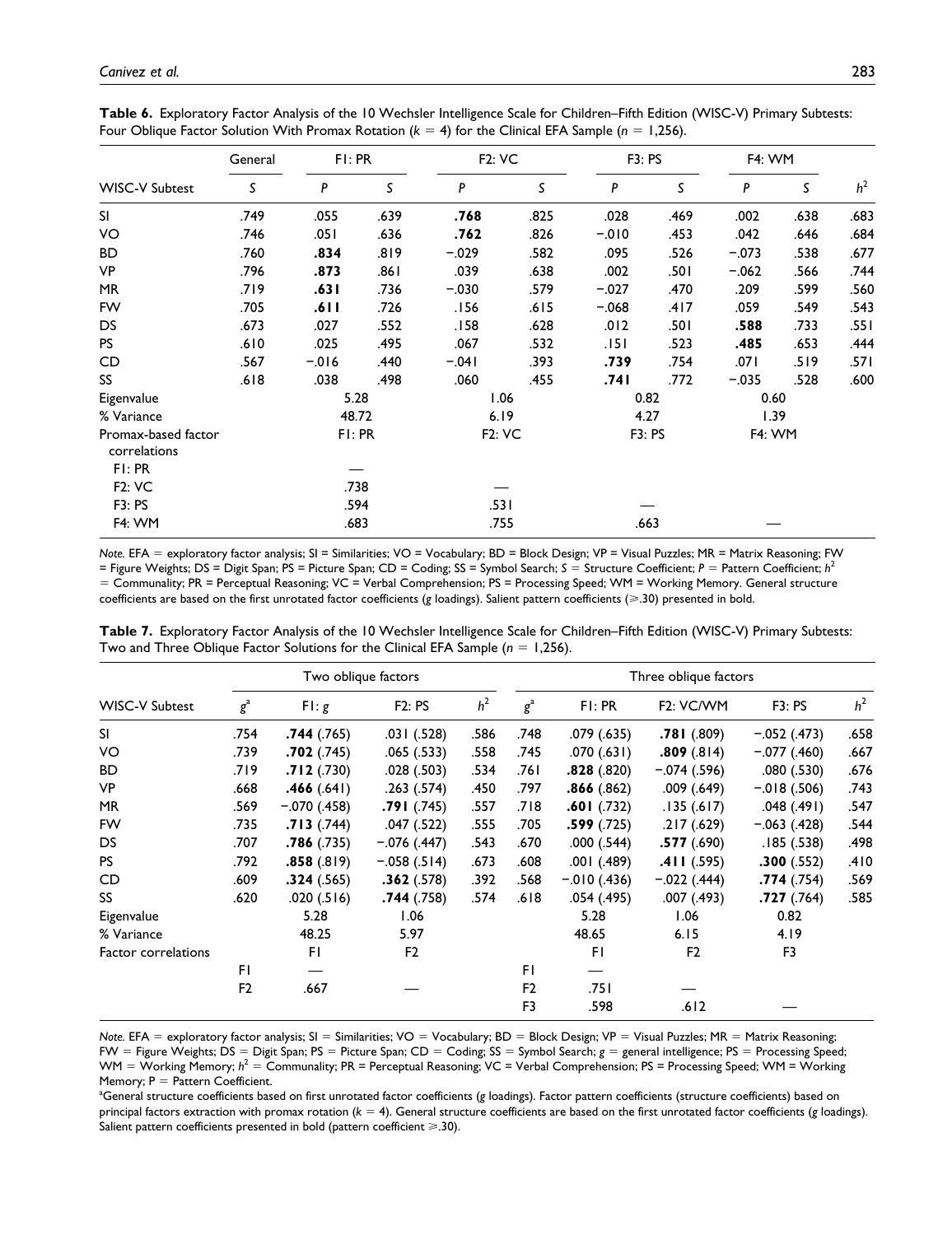| Table 8. Sources of Variance in the Wechsler Intelligence Scale for Children–Fifth Edition (WISC-V) 10 Primary Subtests for the     |
|-------------------------------------------------------------------------------------------------------------------------------------|
| Clinical EFA Sample ( $n = 1,256$ ) According to an Exploratory Bifactor Model (Orthogonalized Higher-Order Factor Model) With Four |
| First-Order Factors.                                                                                                                |

|                                            |      | General        |         | FI: PR         | <b>F2: VC</b> |                | <b>F3: PS</b> |                | <b>F4: WM</b> |                |                |       |
|--------------------------------------------|------|----------------|---------|----------------|---------------|----------------|---------------|----------------|---------------|----------------|----------------|-------|
| <b>WISC-V Subtest</b>                      | b    | S <sup>2</sup> | b       | S <sup>2</sup> | b             | S <sup>2</sup> | b             | S <sup>2</sup> | b             | S <sup>2</sup> | h <sup>2</sup> | $u^2$ |
| SI                                         | .714 | .510           | .031    | .001           | .413          | .171           | .020          | .000           | 00۱.          | .000           | .682           | .318  |
| VO                                         | .714 | .510           | .029    | .001           | .410          | .168           | $-.007$       | .000           | .021          | .000           | .679           | .321  |
| <b>BD</b>                                  | .667 | .445           | .471    | .222           | $-0.06$       | .000           | .067          | .004           | $-.036$       | .001           | .673           | .327  |
| VP                                         | .700 | .490           | .493    | .243           | .021          | .000           | .001          | .000           | $-.030$       | .001           | .734           | .266  |
| MR                                         | .658 | .433           | .357    | .127           | $-0.06$       | .000           | $-0.019$      | .000           | .102          | .010           | .57۱           | .429  |
| FW                                         | .639 | .408           | .345    | .119           | .084          | .007           | $-.048$       | .002           | .029          | 100.           | .538           | .462  |
| DS                                         | .677 | .458           | .015    | .000           | .085          | .007           | .009          | .000           | .288          | .083           | .549           | .451  |
| PS                                         | .606 | .367           | .014    | .000           | .036          | .001           | .107          | .011           | .237          | .056           | .436           | .564  |
| CD                                         | .535 | .286           | $-.009$ | .000           | $-.022$       | .000           | .524          | .275           | .035          | 100.           | .563           | .437  |
| SS                                         | .574 | .329           | .021    | .000           | .032          | 00۱.           | .526          | .277           | $-.017$       | .000           | .608           | .392  |
| TV                                         |      | .424           |         | .071           |               | .036           |               | .057           |               | .015           | .603           | .397  |
| <b>ECV</b>                                 |      | .702           |         | .118           |               | .059           |               | .095           |               | .026           |                |       |
| $\omega$                                   |      | .921           |         | .867           |               | .811           |               | .738           |               | .655           |                |       |
| $\omega_{\rm H}^{\rm A} / \omega_{\rm HS}$ |      | .82۱           |         | .270           |               | 194.           |               | .351           |               | .083           |                |       |
| Relative $\omega$                          |      | .891           |         | .311           |               | .238           |               | .476           |               | .127           |                |       |
| Н                                          |      | .883           |         | .505           |               | .280           |               | .435           |               | 116.           |                |       |
| <b>PUC</b>                                 |      | .800           |         |                |               |                |               |                |               |                |                |       |

*Note*. EFA = exploratory factor analysis; PR = Perceptual Reasoning; VC = Verbal Comprehension; PS = Processing Speed; WM = Working Memory; SI = Similarities; VO = Vocabulary; BD = Block Design; VP = Visual Puzzles; MR = Matrix Reasoning; FW = Figure Weights; DS = Digit Span; PS = Picture Span; CD = Coding; SS = Symbol Search; TV = Total Variance; ECV= Explained Common Variance; *b* = loading of subtest on factor;  $S^2$  = variance explained;  $h^2$  = Communality;  $u^2$  = Uniqueness;  $\omega$  = Omega;  $\omega_{\rm H}$  = Omega-hierarchical (general factor);  $\omega_{\rm H5}$  = Omega-hierarchical subscale (group factors);  $H =$  construct reliability or replicability index;

PUC = percentage of uncontaminated correlations. Bold type indicates highest coefficients and variance estimates and consistent with the theoretically proposed factor.

variance. The general factor also accounted for between 28.6% (CD) and 51.0% (SI and VO) of individual subtest variability.

The PR group factor accounted for an additional 7.1% and 11.8%, VC an additional 3.6% and 5.9%, PS an additional 5.7% and 9.5%, and WM an additional 1.5% and 2.6% of the total and common variance, respectively. The general and group factors combined to measure 60.3% of the common variance in WISC-V scores, leaving 39.7% unique variance (a combination of specific and error variance).

Based on SL results in Table 8,  $\omega_{\text{H}}$  and  $\omega_{\text{HS}}$  coefficients were estimated. The general intelligence  $\omega_{\text{H}}$  coefficient (.821) was high and indicated that a unit-weighted composite score based on the indicators would be sufficient for scale interpretation; however, the group factor (PR, VC, PS, WM)  $\omega_{HS}$  coefficients were considerably lower (.083-.351). This suggests that unit-weighted composite scores based on the four WISC-V group factors' indicators would likely contain too little true score variance for clinical interpretation (Reise, 2012; Reise et al., 2013). Table 8 also presents *H* coefficients which reflect the correlation between the latent factor and optimally weighted composite scores (Rodriguez et al., 2016). The *H* coefficient for the general  $factor<sup>1</sup>$  (.883) signaled that the general factor was well defined by the 10 WISC-V primary subtest indicators and

was a good indicator of construct reliability or replicability (Rodriguez et al., 2016); but the *H* coefficients for the four group factors ranged from .116 to .505 and suggested that the four group factors were inadequately defined by their subtest indicators.

Table 9 presents decomposed variance estimates from the SL bifactor solution of the second-order EFA with the forced five-factor extraction. Like the first-order EFA, subtests purported to measure FR (MR and FW) had their largest portions of residual variance apportioned to the PR factor along with BD and VP subtests. The MR and FW subtests also had small amounts of residual variance apportioned to the fifth factor (5.2% and 2.5%, respectively). These portions of unique residual variance appear to be the result of diverting small amounts of variance from the general intelligence factor. Another indication of the extremely poor measurement of the fifth factor is the  $\omega_{\text{HS}}$  coefficient of .052 which indicates that a unit-weighted composite score based on MR and FW subtests would account for a meager 5.2% true score variance.

## *Confirmatory Factor Analyses*

Results of CFA for the 10 WISC-V primary subtests with the CFA clinical sample are presented in Table 10. The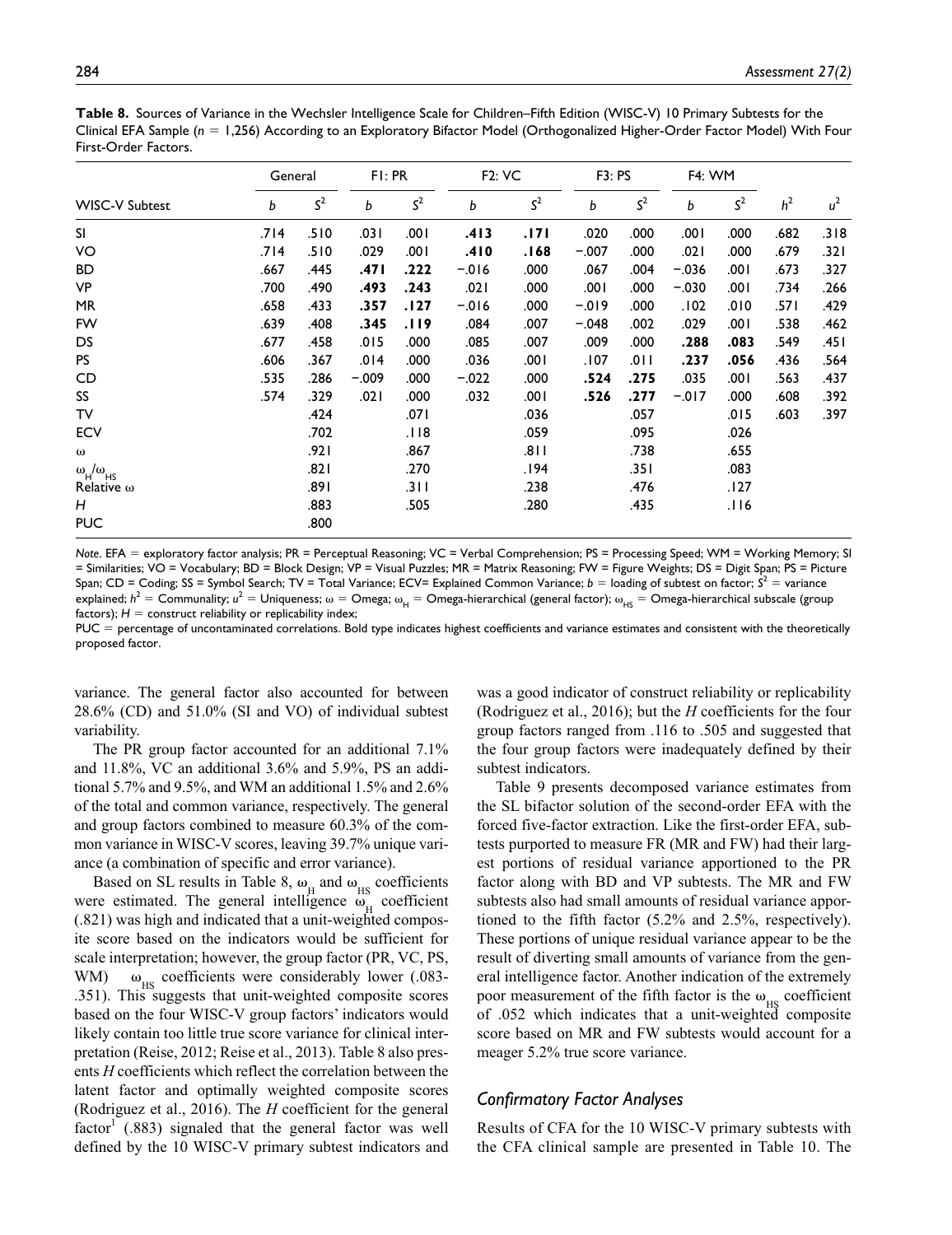**Table 9.** Sources of Variance in the 10 Wechsler Intelligence Scale for Children–Fifth Edition (WISC-V) Primary Subtests for the Clinical EFA Sample (*n* = 1,256) According to an Exploratory SL Bifactor Model (Orthogonalized Higher-Order Factor Model) With Five First-Order Factors.

|                                                                       |      | General        |          | FI: PR         | <b>F2: VC</b> |                | F3: PS  |                | <b>F4: WM</b> |                | F <sub>5</sub> |                |                |       |
|-----------------------------------------------------------------------|------|----------------|----------|----------------|---------------|----------------|---------|----------------|---------------|----------------|----------------|----------------|----------------|-------|
| <b>WISC-V Subtest</b>                                                 | b    | S <sup>2</sup> | b        | S <sup>2</sup> | b             | S <sup>2</sup> | B       | S <sup>2</sup> | b             | S <sup>2</sup> | b              | S <sup>2</sup> | h <sup>2</sup> | $u^2$ |
| <b>SI</b>                                                             | .718 | .516           | .030     | .001           | .405          | .164           | .034    | .001           | $-.016$       | .000           | .028           | .001           | .683           | .317  |
| VO                                                                    | .724 | .524           | .033     | ا 00.          | .402          | .162           | $-.023$ | .001           | .037          | .001           | $-.061$        | .004           | .692           | .308  |
| <b>BD</b>                                                             | .653 | .426           | .501     | .251           | $-0.015$      | .000           | .043    | .002           | $-.005$       | .000           | $-.001$        | .000           | .680           | .320  |
| VP                                                                    | .687 | .472           | .525     | .276           | .022          | .000           | $-.024$ | .001           | .000          | .000           | .002           | .000           | .749           | ا 25. |
| <b>MR</b>                                                             | .642 | .412           | .367     | .135           | $-.016$       | .000           | .020    | .000           | .040          | .002           | .228           | .052           | .601           | .399  |
| FW                                                                    | .624 | .389           | .358     | .128           | .082          | .007           | $-.020$ | .000           | $-.010$       | .000           | 159.           | .025           | .550           | .450  |
| DS                                                                    | .684 | .468           | .012     | .000           | .083          | .007           | .013    | .000           | .242          | .059           | . I I I        | .012           | .546           | .454  |
| <b>PS</b>                                                             | .620 | .384           | .020     | .000           | .035          | ا 00.          | .065    | .004           | .255          | .065           | $-.053$        | .003           | .458           | .542  |
| CD                                                                    | .533 | .284           | $-0.012$ | .000           | $-.022$       | .000           | .530    | ا 28.          | .022          | .000           | .021           | .000           | .567           | .433  |
| SS                                                                    | .573 | .328           | .023     | .001           | .031          | ا 00.          | .525    | .276           | $-0.016$      | .000           | $-0.015$       | .000           | .606           | .394  |
| Total $S^2$                                                           |      | .420           |          | .079           |               | .034           |         | .057           |               | .013           |                | .010           | .613           | .387  |
| <b>ECV</b>                                                            |      | .686           |          | .129           |               | .056           |         | .092           |               | .021           |                | .016           |                |       |
| $\omega_{\rm H}^{\phantom{\rm H}}/\omega_{\rm HS}^{\phantom{\rm H}a}$ |      | ا 82.          |          | .270           |               | .194           |         | .351           |               | .083           |                |                |                |       |
| $\omega_{\rm H}^{\rm A}$ / $\omega_{\rm HS}^{\rm B}$                  |      | .849           |          | .308           |               | .194           |         | .351           |               | .083           |                | .052           |                |       |

*Note*. EFA = exploratory factor analysis; SL = Schmid–Leiman bifactor; WISC-V = Wechsler Intelligence Scale for Children–Fifth Edition; SI = Similarities; VO = Vocabulary; BD = Block Design; VP = Visual Puzzles; MR = Matrix Reasoning; FW = Figure Weights; DS = Digit Span; PS = Picture Span; CD = Coding; SS = Symbol Search; PR = Perceptual Reasoning; VC = Verbal Comprehension; PS = Processing Speed; WM = Working Memory; ECV = Explained Common Variance;  $\omega_{\mu}$  = Omega-hierarchical (general factor);  $\omega_{\mu S}$  = Omega-hierarchical subscale (group factors);  $b =$  loading of subtest<br>on factor; S<sup>2</sup> = variance explained; h<sup>2</sup> = Communality; u Matrix Reasoning and Figure Weights included on Factor 1 (Perceptual Reasoning). <sup>b</sup>Matrix Reasoning and Figure Weights included on Factor 5 (supposedly Fluid Reasoning).

**Table 10.** Robust Maximum Likelihood CFA Fit Statistics for 10 WISC-V Primary Subtests for the Clinical CFA Sample (*n* = 1,256).

|       | Model <sup>a</sup>                                | $S-BX^2$ | df  | <b>CFI</b> | TLI  | <b>RMSEA</b> | RMSEA 90% CI   | AIC.      |
|-------|---------------------------------------------------|----------|-----|------------|------|--------------|----------------|-----------|
|       | (g)                                               | 898.33   | 35  | .839       | .792 | .140         | [.132, .148]   | 59.650.94 |
| $2^b$ | (V, P)                                            | 594.04   | 33  | .895       | .857 | .116         | [.108, .125]   | 59,321.48 |
|       | $3$ (V, P, PS)                                    | 361.42   | 32  | .938       | .913 | .091         | [.082, .099]   | 59,037.53 |
|       | 4a Higher-order (VC, PR, WM, and PS)              | 170.66   | 3 I | .974       | .962 | .060         | [0.051, 0.069] | 58.831.45 |
|       | 4b Bifactor <sup>c</sup> (VC, PR, WM, and PS)     | 144.20   | 28  | .978       | .965 | .058         | [0.048, 0.067] | 58,813.56 |
|       | 5a Higher-order (VC, VS, FR, WM, and PS)          | 216.84   | 30  | .965       | .948 | .070         | [.062, .079]   | 58,886.17 |
|       | 5b Bifactor <sup>d</sup> (VC, VS, FR, WM, and PS) | 216.84   | 30  | .965       | .948 | .070         | [.062, .079]   | 58,886.17 |

*Note.* WISC-V = Wechsler Intelligence Scale for Children–Fifth Edition; CFA = confirmatory factor analysis; S-B = Satorra–Bentler; *df* = degrees of freedom; CFI = comparative fit index; TLI = Tucker–Lewis index; RMSEA = root mean square error of approximation; CI = confidence interval; AIC = Akaike's Information Criterion; *g* = general intelligence; V = Verbal; P = Performance; PS = Processing Speed; VC = Verbal Comprehension; PR = Perceptual Reasoning; WM = Working Memory; VS = Visual Spatial; FR = Fluid Reasoning. Bold text illustrates best fitting model. Mardia's multivariate kurtosis estimate was 9.71 indicating multivariate nonnormality and need for robust estimation. All models were statistically significant (*p* < .001). a Model numbers correspond to those reported in the WISC-V *Technical and Interpretive Manual* and are higher-order models (unless otherwise specified) when more than one first-order factor was specified. <sup>b</sup>EQS condition code indicated Factor 2 (Performance) and the higher-order factor (g) were linearly dependent on other parameters so variance estimate set to zero for model estimation and loss of 1 df. VC, WM, and PS factor subtest loadings were constrained to equality to identify the bifactor version of Model 4b due to underidentified latent factors (VC, WM, and PS). <sup>d</sup>VC, VS, FR, WM, and PS factor subtest loadings were constrained to equality to identify the bifactor version of Model 4b due to underidentified latent factors (VC, VS, FR, WM, and PS). Due to constraining each factor's loadings to equality because of underidentified latent factors (VC, VS, FR, WM, and PS), bifactor Model 5b is mathematically equivalent to higher-order Model 5a.

combinatorial heuristics of Hu and Bentler (1999) revealed that Model 1 (*g*) and Model 2 (V, P) were inadequate due to low CFI and TLI and high RMSEA values. Model 3 (V, P, and PS) was inadequate due to high RMSEA values. Both models with four group factors reflecting traditional Wechsler (VC, PR, WM, and PS)

configurations, 4a higher-order (see Figure 2) and 4b bifactor (see Figure 3), were well fitting models to these data. Both models with five group factors reflecting CHC (VC, VS, FR, WM, and PS) configurations, 5a higherorder (see Figure 2) and 5b bifactor (see Figure 3), were also adequate fitting models to these data.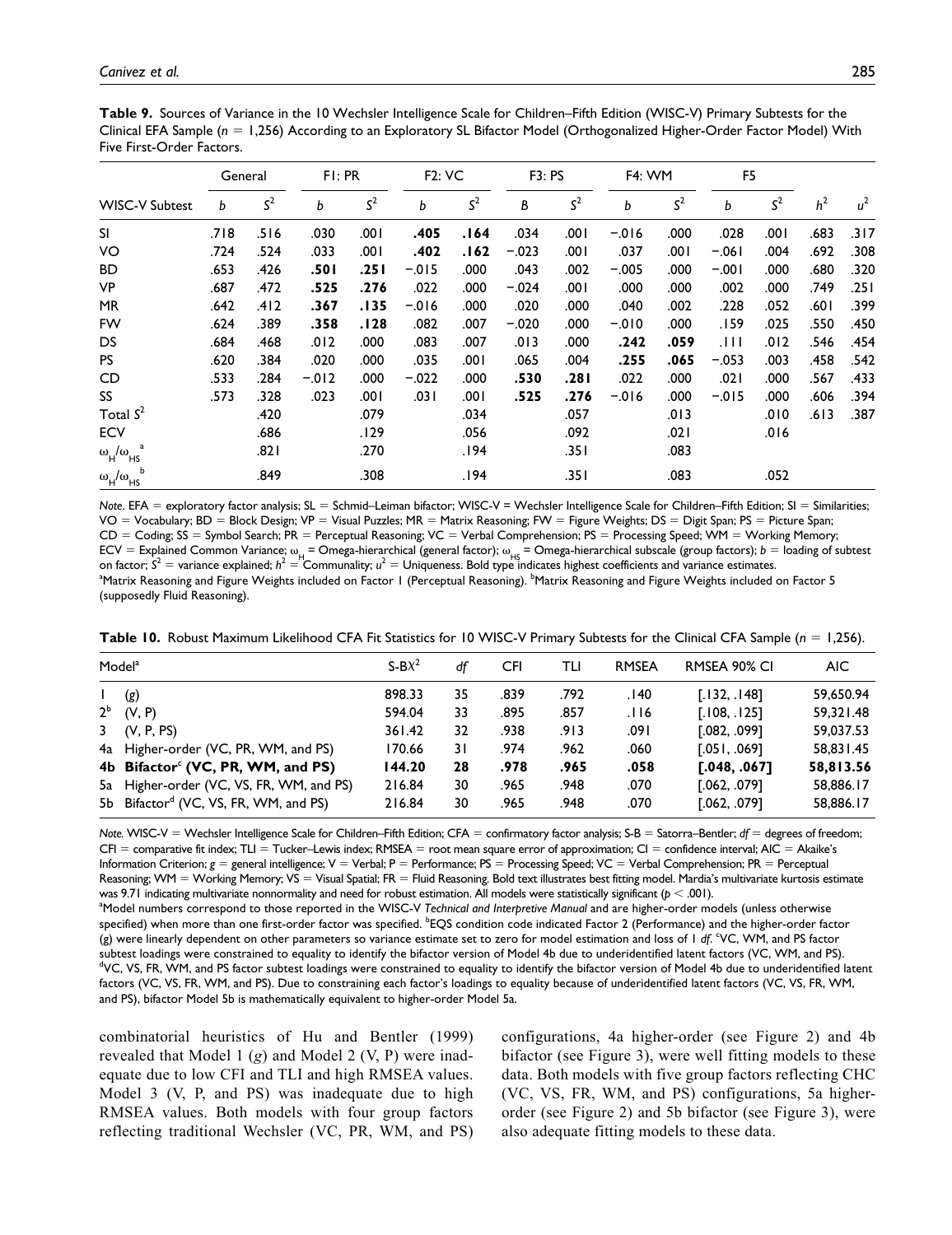

**Figure 2.** Higher-order measurement models (4a [Wechsler model] and 5a [CHC model]), with standardized coefficients, for the 10 WISC-V primary subtests with the clinical CFA sample (*n* = 1,256).

*Note*. CHC = Cattell–Horn–Carroll; WISC-V = Wechsler Intelligence Scale for Children–Fifth Edition; CFA = confirmatory factor analysis; SI = Similarities; VO = Vocabulary; BD = Block Design; VP = Visual Puzzles; MR = Matrix Reasoning; FW = Figure Weights; DS = Digit Span; PS = Picture Span;  $CD =$  Coding;  $SS =$  Symbol Search.  $*_{p}$  < .05.

Assessment of local fit for all models with four and five group factors indicated statistically significant standardized path coefficients and there were no problems identified with impermissible parameter estimates. Model 4a higher-order and Model 4b bifactor were not meaningfully different based on global fit statistics, but the bifactor model had the lower AIC index, which exceeded the ΔAIC > 10 criterion (Burnham & Anderson, 2004). Because CHC-based WISC-V models with 10 primary subtests are underidentified, Model 5a higher-order and Model 5b bifactor were mathematically equivalent (see Table 10). Based on the  $\Delta AIC > 10$  criterion (Burnham & Anderson, 2004), the Wechsler higher-order model (Model 4a) was superior to the CHC higher-order model (Model 5a) and the Wechsler bifactor model (Model 4b) was superior to the CHC bifactor model (Model 5b) and thus more likely to replicate.

According to the  $\Delta AIC > 10$  criterion, the best fitting model was the Wechsler-based Model 4b bifactor, which was also consistent with the present EFA results. Table 11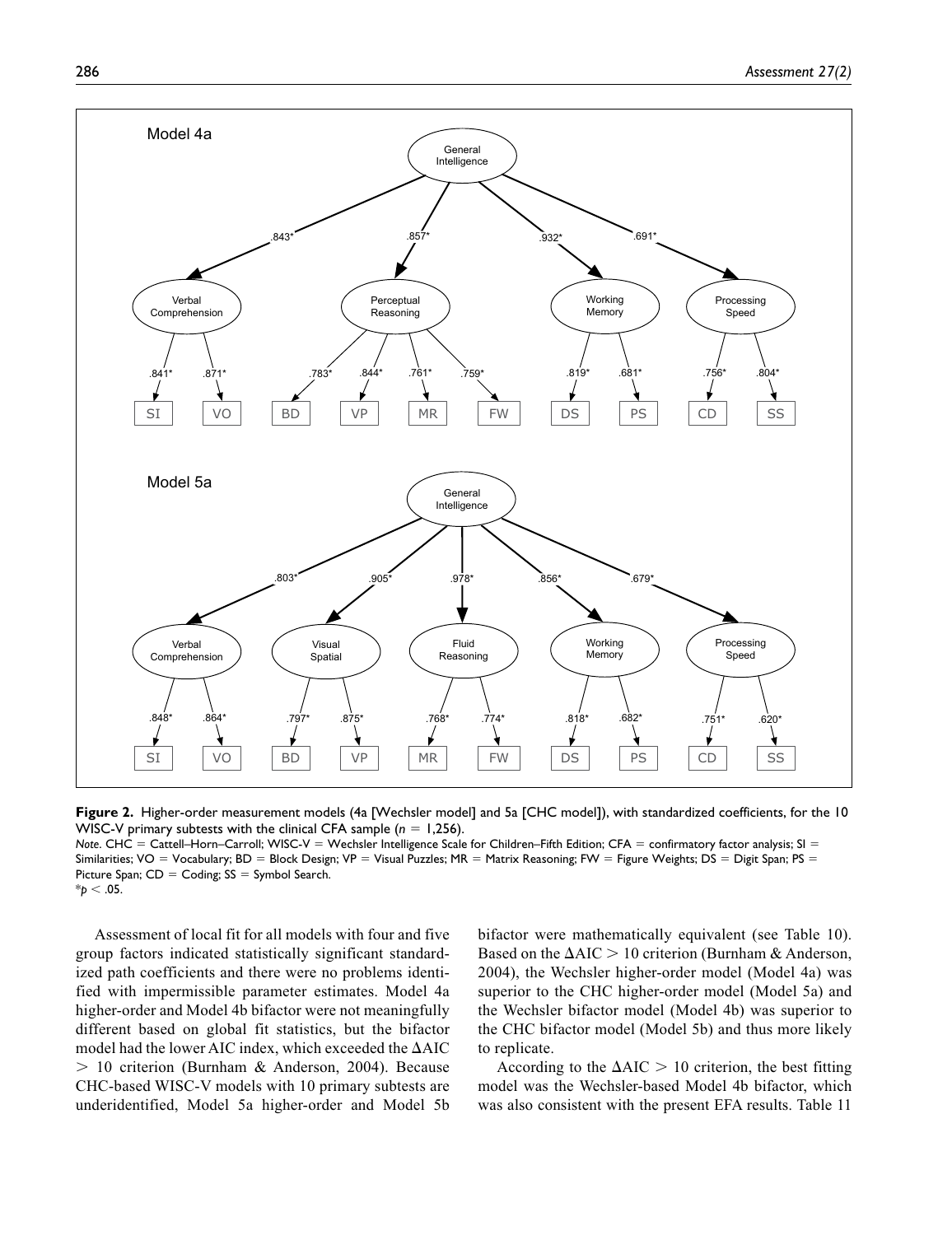

**Figure 3.** Bifactor measurement models (4b bifactor [Wechsler model] and 5b bifactor [CHC model]), with standardized coefficients, for the 10 WISC-V primary subtests with the clinical CFA sample (*n* = 1,256). *Note*. CHC = Cattell–Horn–Carroll; WISC-V = Wechsler Intelligence Scale for Children–Fifth Edition; CFA = confirmatory factor analysis; SI = Similarities; VO = Vocabulary; BD = Block Design; VP = Visual Puzzles; MR = Matrix Reasoning; FW = Figure Weights; DS = Digit Span; PS = Picture Span;  $CD =$  Coding;  $SS =$  Symbol Search.  $*_{p}$  < .05.

presents sources of variance for Model 4b bifactor from the 10 WISC-V primary subtests. The general intelligence dimension accounted for most of the subtest variance and substantially smaller portions of subtest variance were uniquely associated with the four WISC-V group factors (except for CD and SS).  $\omega_H$  and  $\omega_{HS}$  coefficients estimated using bifactor results from Table 11 found the  $\omega_{\text{H}}$  coefficient for general intelligence (.836) was high and indicated a unit-weighted composite score based on the 10 subtest indicators would produce 83.6% true score variance. The  $\omega_{\text{HS}}$  coefficients for the four WISC-V factors (VC, PR, WM, and PS) were considerably lower ranging from .100

(WM) to .397 (PS). Thus, unit-weighted composite scores for the four WISC-V first-order factors possess too little true score variance to recommend clinical interpretation (Reise, 2012; Reise et al., 2013). Table 11 also presents *H* coefficients that reflect correlations between the latent factors and optimally weighted composite scores (Rodriguez et al., 2016). The *H* coefficient for the general factor<sup>1</sup> (.895) indicated the general factor was well defined by the 10 WISC-V subtest indicators, but the *H* coefficients for the four group factors ranged from .144 to .484 and, as with the EFA sample, indicated that the four group factors were not adequately defined by their subtest indicators.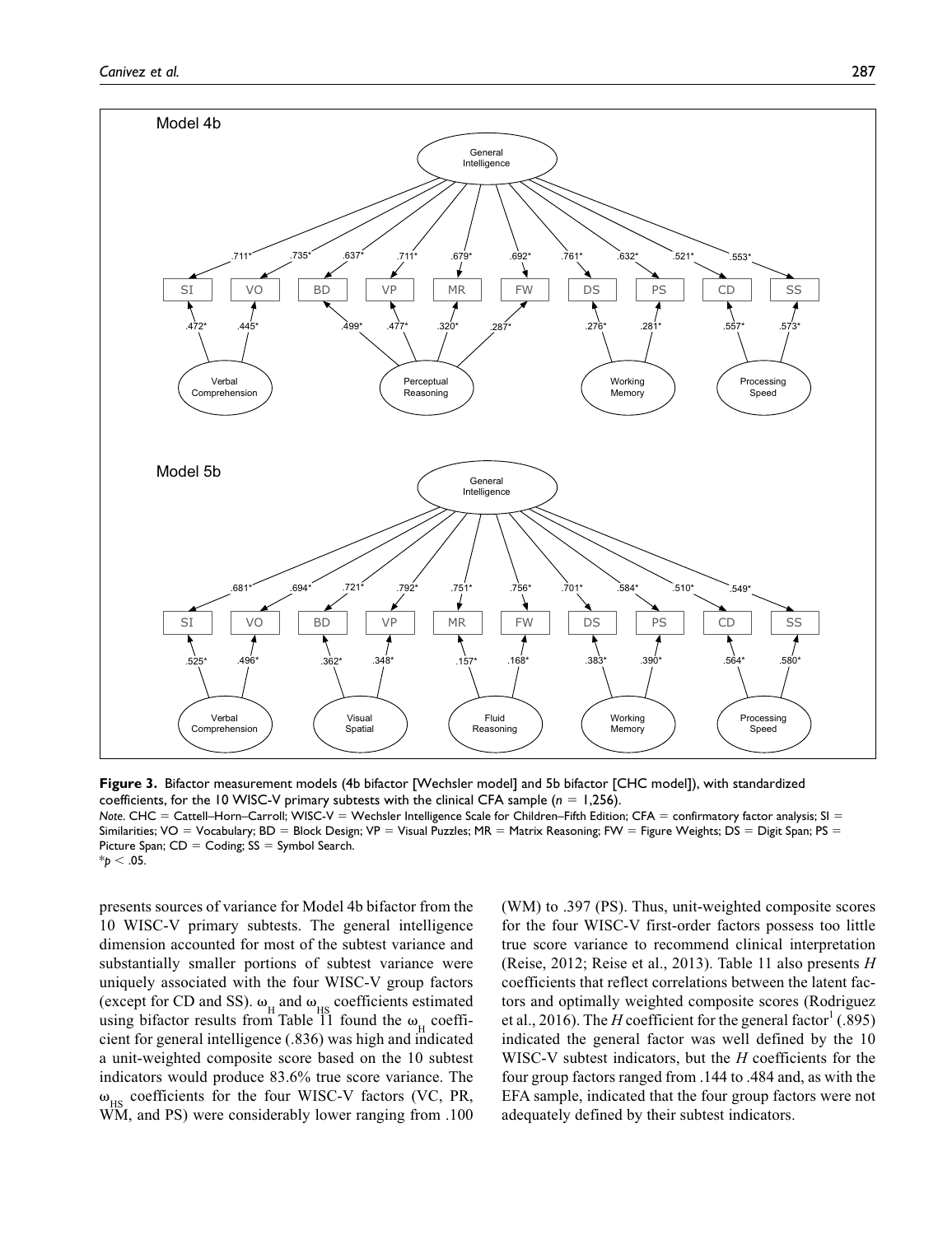| <b>WISC-V Subtest</b>                                    | General |                | VC   |                | <b>PR</b> |                | <b>WM</b> |                | <b>PS</b> |                |                |       |
|----------------------------------------------------------|---------|----------------|------|----------------|-----------|----------------|-----------|----------------|-----------|----------------|----------------|-------|
|                                                          | b       | S <sup>2</sup> | b    | S <sup>2</sup> | b         | S <sup>2</sup> | b         | S <sup>2</sup> | b         | S <sup>2</sup> | h <sup>2</sup> | $u^2$ |
| SI                                                       | ا 71.   | .506           | .472 | .223           |           |                |           |                |           |                | .728           | .272  |
| VO                                                       | .735    | .540           | .445 | .198           |           |                |           |                |           |                | .738           | .262  |
| <b>BD</b>                                                | .637    | .406           |      |                | .499      | .249           |           |                |           |                | .655           | .345  |
| VP                                                       | ا ا7.   | .506           |      |                | .477      | .228           |           |                |           |                | .733           | .267  |
| MR                                                       | .679    | ا 46.          |      |                | .320      | .102           |           |                |           |                | .563           | .437  |
| FW                                                       | .692    | .479           |      |                | .287      | .082           |           |                |           |                | ا 56.          | .439  |
| DS                                                       | ا76.    | .579           |      |                |           |                | .276      | .076           |           |                | .655           | .345  |
| <b>PS</b>                                                | .632    | .399           |      |                |           |                | .281      | .079           |           |                | .478           | .522  |
| CD                                                       | .521    | .271           |      |                |           |                |           |                | .557      | .310           | .582           | .418  |
| SS                                                       | .553    | .306           |      |                |           |                |           |                | .573      | .328           | .634           | .366  |
| TV                                                       |         | .445           |      | .042           |           | .066           |           | .016           |           | .064           | .633           | .367  |
| <b>ECV</b>                                               |         | .704           |      | .066           |           | .104           |           | .025           |           | .101           |                |       |
| $\omega$                                                 |         | .930           |      | .846           |           | .869           |           | .722           |           | .756           |                |       |
| $\omega_{\rm H}^{\phantom{\rm {}}/\omega}$ <sub>HS</sub> |         | .836           |      | .243           |           | .220           |           | .100           |           | .397           |                |       |
| Relative $\omega$                                        |         | .899           |      | .287           |           | .253           |           | .138           |           | .525           |                |       |
| Н                                                        |         | .895           |      | .348           |           | .454           |           | 144.           |           | .484           |                |       |
| <b>PUC</b>                                               |         | .800           |      |                |           |                |           |                |           |                |                |       |

**Table 11.** Sources of Variance in the Wechsler Intelligence Scale for Children–Fifth Edition (WISC-V) 10 Primary Subtests for the Clinical CFA Sample (*n* = 1,256) According to a Bifactor Model With Four Group Factors.

*Note*. CFA = confirmatory factor analysis; EFA = exploratory factor analysis; PR = Perceptual Reasoning; VC = Verbal Comprehension; PS = Processing Speed; WM = Working Memory; SI = Similarities; VO = Vocabulary; BD = Block Design; VP = Visual Puzzles; MR = Matrix Reasoning; FW = Figure Weights; DS = Digit Span; PS = Picture Span; CD = Coding; SS = Symbol Search; TV = Total Variance; ECV= Explained Common Variance; *b* = loading of subtest on factor;  $S^2$  = variance explained;  $h^2$  = Communality;  $u^2$  = Uniqueness;  $\omega$  = Omega;  $\omega$  = Omega-hierarchical (general factor);  $\omega_{_{\rm HS}}$  = Omega-hierarchical subscale (group factors);  ${\cal H}$  = construct reliability or replicability index; PUC = percentage of uncontaminated correlations.

# **Discussion**

The present WISC-V EFA and CFA results with a large clinical sample bifurcated into EFA and CFA samples provided replication of independent WISC-V EFA and CFA results previously reported with the standardization sample (Canivez et al., 2016; Canivez, Watkins, & Dombrowski, 2017; Dombrowski et al., 2015; Dombrowski et al., 2017). EFA results with the present clinical sample did not identify the five latent WISC-V factors specified by the publisher because the VS and FR factors did not emerge as separate and distinct dimensions. Subtests thought to measure distinct VS and FR factors shared variance associated with a single PR dimension similar to the former WISC-IV. Furthermore, hierarchical EFA and Schmid and Leiman (1957) orthogonalization replicated the dominance of the general intelligence factor and the limited unique measurement of the four group factors; the general factor accounted for more than 5.9 times as much common subtest variance as any individual WISC-V group factor and about 2.4 times as much common subtest variance as all four WISC-V group factors combined. Despite publisher claims of five group factors as well as scoring and interpretive guidelines for five factors, independent EFA of the WISC-V standardization sample and the present clinical sample supports only four factors. These results are also consistent with an independent EFA examinations of the French WISC-V (Wechsler,

2016b) standardization sample (Lecerf & Canivez, 2018) and WISC- $V^{UK}$  (Wechsler, 2016a) standardization sample (Canivez et al., 2018).

CFA results with the present clinical sample generally paralleled those of previous independent CFA of the WISC-V standardization sample (Canivez, Watkins, & Dombrowski, 2017), although in the present clinical sample, models with five group factors did not produce model specification errors and improper parameter estimates. Consistent with the present EFA results, the best fitting CFA measurement model was the traditional four-factor Wechsler model in a bifactor structure. While a CHC-based bifactor model provided adequate fit, standardized coefficients for MR and FW were *higher* with the PR factor (Wechsler model) than they were with the FR factor (CHC model) where they were weak (see Figure 3). Like the EFA results, the assessment of variance sources from the Wechsler-based bifactor model (Model 4b) showed the dominance of the general intelligence factor and the limited unique measurement of the four group factors. The subtest variance apportions indicated that the general factor accounted for more than 6.75 times as much common subtest variance as any individual WISC-V group factor and about 2.4 times as much common subtest variance as all four WISC-V group factors combined. The present CFA results are consistent with independent CFAs of standardization samples from the Canadian WISC-V (WISC-VCDN;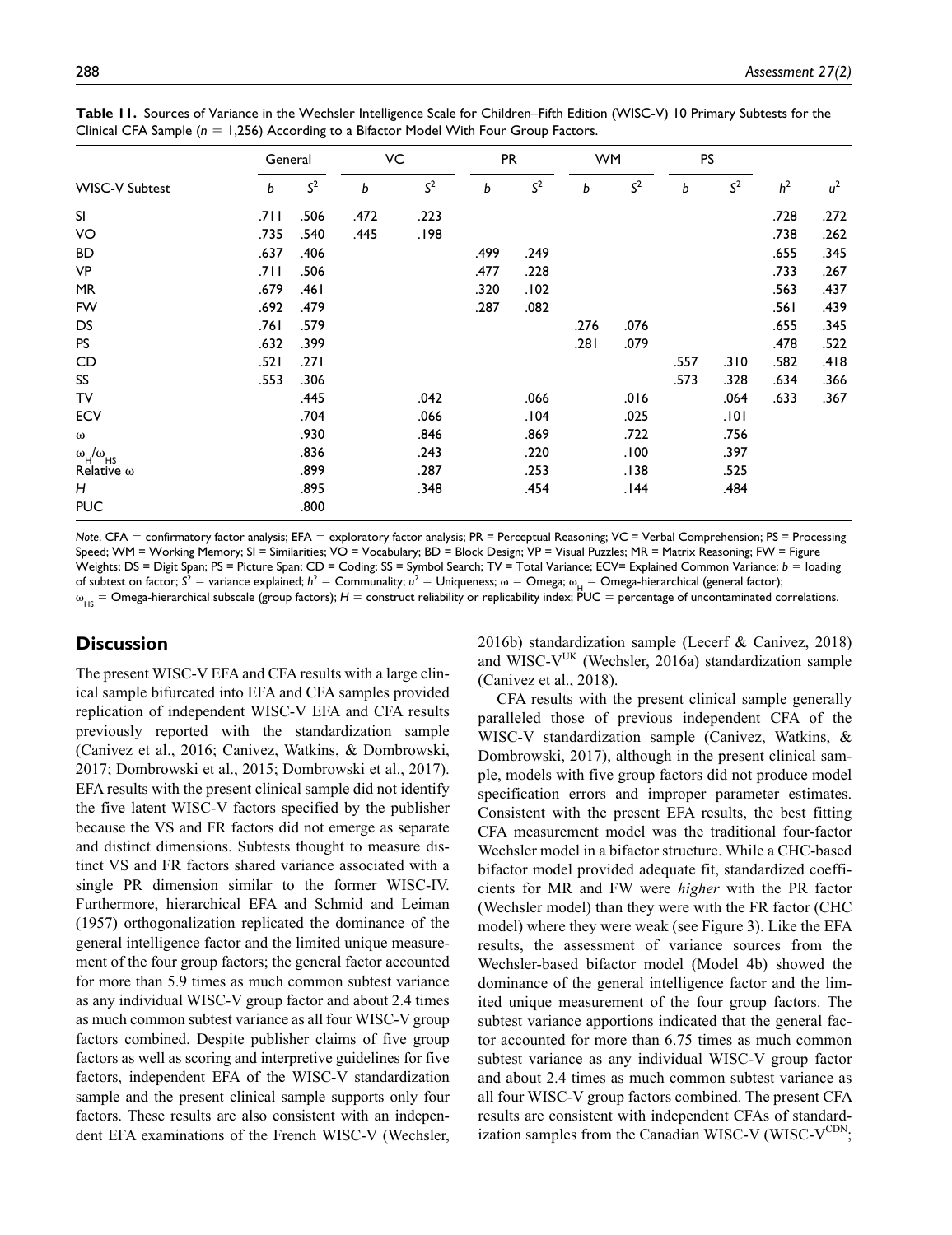Wechsler, 2014b), WISC- $V^{\text{Spin}}$  (Wechsler, 2015), French WISC-V, and WISC-V<sup>UK</sup> (Canivez et al., 2018; Fenollar-Cortés & Watkins, 2019; Lecerf & Canivez, 2018; Watkins et al., 2018).

Model-based reliability estimates ( $\omega_H$  and  $\omega_{\text{HS}}$ ) and construct reliability or construct replicability coefficients (*H*) from both EFA and CFA results of the bifactor models indicated that while the broad *g* factor would allow confident individual interpretation (EFA  $\omega_{\text{H}}$  = .811, CFA  $\omega_{\text{H}}$  = .829, EFA *H* = .883, CFA *H* = .895), the  $\omega_{\text{HS}}$  and *H* estimates for the four WISC-V group factors were unacceptably low (see Tables 8 and 11), and thus extremely limited for measuring unique cognitive constructs (Brunner et al., 2012; Hancock & Mueller, 2001; Reise, 2012; Rodriguez et al., 2016).

Similar EFA and CFA results have also been observed in studies of the WISC-IV (Bodin, Pardini, Burns, & Stevens, 2009; Canivez, 2014a; Keith, 2005; Watkins, 2006, 2010; Watkins et al., 2006) and with other versions of Wechsler scales (Canivez et al., 2018; Canivez & Watkins, 2010a, 2010b; Canivez, Watkins, Good, James, & James, 2018; Fenollar-Cortés & Watkins, 2019; Gignac, 2005, 2006; Golay & Lecerf, 2011; Golay, Reverte, Rossier, Favez, & Lecerf, 2013; Lecerf & Canivez, 2018; McGill & Canivez, 2016, 2018a; Watkins & Beaujean, 2014; Watkins, Canivez, James, Good, & James, 2013; Watkins et al., 2018), so these results are not unique to the WISC-V. While some of these studies were of standardization samples, some EFA and CFA studies were of clinical samples (Bodin et al., 2009; Canivez, 2014a; Canivez, Watkins, Good, et al., 2017; Watkins, 2010; Watkins et al., 2006; Watkins et al., 2013). Furthermore, similar results have been reported with the Differential Ability Scales (DAS; Cucina & Howardson, 2017); DAS-II (Canivez & McGill, 2016; Dombrowski, Golay, McGill, & Canivez, 2018; Dombrowski, McGill, Canivez, & Peterson, 2019), Kaufman Adolescent and Adult Intelligence Test (Cucina & Howardson, 2017), Kaufman Assessment Battery for Children (KABC; Cucina & Howardson, 2017), KABC-2 (McGill & Dombrowski, 2018b), Stanford–Binet–Fifth Edition (SB-5; Canivez, 2008; DiStefano & Dombrowski, 2006), Wechsler Abbreviated Scale of Intelligence and Wide Range Intelligence Test (Canivez, Konold, Collins, & Wilson, 2009), Reynolds Intellectual Assessment Scales (Dombrowski, Watkins, & Brogan, 2009; Nelson & Canivez, 2012; Nelson, Canivez, Lindstrom, & Hatt, 2007), Cognitive Assessment System (Canivez, 2011), Woodcock-Johnson III (Cucina & Howardson, 2017; Dombrowski, 2013, 2014a, 2014b; Dombrowski & Watkins, 2013; Strickland, Watkins, & Caterino, 2015), and the Woodcock-Johnson IV Cognitive and full battery (Dombrowski, McGill, & Canivez, 2017a, 2017b), so results of domination of general intelligence and limited unique measurement of group factors are not unique to Wechsler scales. These results and the advantages of bifactor modeling for understanding test structure (Canivez, 2016; Cucina & Byle, 2017; Gignac, 2008; Reise, 2012) indicate that comparisons of bifactor models to the higherorder models are needed.

Within CFA models, a higher-order representation of intelligence test structure is an indirect hierarchical model (Gignac, 2005, 2006, 2008) and the first-order factors fully mediate the subtest influences of the *g* factor to influence subtests *indirectly* (Yung, Thissen, & McLeod, 1999). The higher-order model conceives of *g* as a *superordinate* factor and as Thompson (2004) noted, *g* would be an abstraction from abstractions. While higher-order models have been most commonly applied to assess "construct-relevant psychometric multidimensionality" (Morin, Arens, & Marsh, 2016, p. 117) of intelligence tests, the alternative bifactor model was originally specified by Holzinger and Swineford (1937) and has been referred to as a direct hierarchical (Gignac, 2005, 2006, 2008) or nested factors model (Gustafsson & Balke, 1993). In bifactor models, *g* is conceptualized as a *breadth factor* (Gignac, 2008) because both the general (*g*) *and* the group factors *directly* influence the subtests and are at the same level of inference. Both *g and* first-order group factors are simultaneous abstractions derived from the observed subtest indicators and therefore should be considered a more parsimonious and less complicated conceptual model (Canivez, 2016; Cucina & Byle, 2017; Gignac, 2008). In bifactor models, the general factor direct subtest indicator influences are easy to interpret, both general *and* specific subtest influences can be simultaneously examined, and the psychometric properties necessary for determining scoring and interpretation of subscales can be directly examined (Canivez, 2016; Reise, 2012).

Bifactor and higher-order representations of intelligence have generated scholarly debate and varying perspectives. Some have questioned the appropriateness of bifactor models of intelligence on theoretical grounds. Reynolds and Keith (2013) stated that "we believe that higher-order models are theoretically more defensible, more consistent with relevant intelligence theory (e.g., Jensen, 1998), than are less constrained hierarchical [bifactor] models" (p. 66). In contrast, Gignac (2006, 2008) argued that general intelligence is the most substantial factor of a battery of tests and subtest influences should be *directly* modeled and it is the higher-order model that demands explicit theoretical justification of the full mediation of general intelligence by the group factor. Carroll (1993, 1995) pointed out that subtest scores reflect variation on both a general and a more specific group factor, so while subtest scores may appear reliable, the reliability is primarily a function of the general factor, *not* the specific group factor. Other researchers have indicated that the bifactor model better represents Spearman's (1927) and Carroll's (1993) conceptualizations of intelligence (Beaujean, 2015; Brunner et al., 2012; Frisby & Beaujean, 2015; Gignac, 2006, 2008; Gignac & Watkins,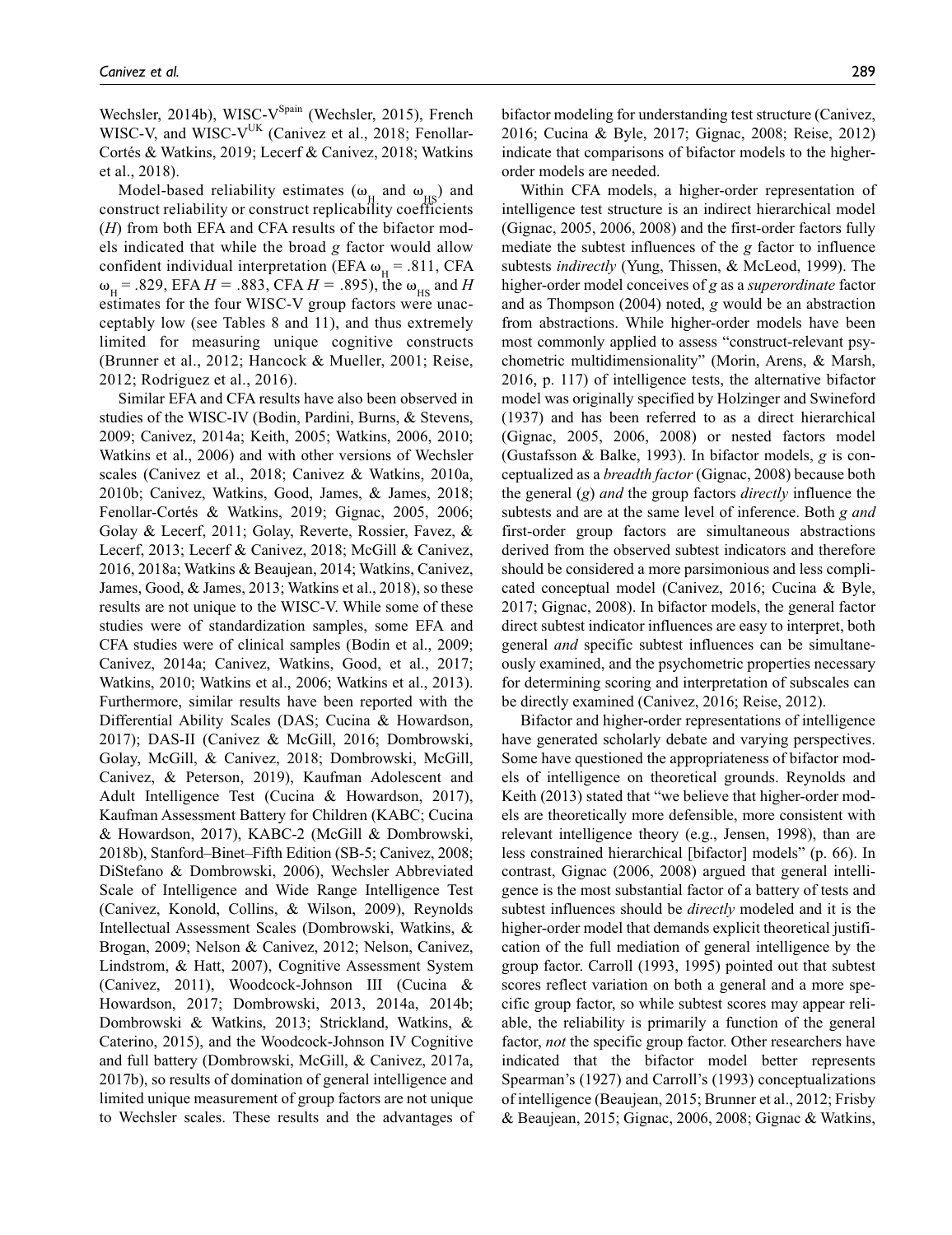2013; Gustafsson & Balke, 1993). Beaujean (2015) elaborated that Spearman's conception of general intelligence was of a factor "that was directly involved in all cognitive performances, not indirectly involved through, or mediated by, other factors" (p. 130) and also pointed out that "Carroll was explicit in noting that a bi-factor model best represents his theory" (p. 130). The present results (both EFA and CFA) seem to support Carroll's theory due to the large contributions of *g* in WISC-V measurement and further support previous commentary by Cucina and Howardson (2017) who also concluded that their analyses supported Carroll but not Horn–Cattell.

Murray and Johnson (2013) suggested that bifactor models might better account for unmodeled complexity when compared with higher-order models and thus benefit from statistical bias in favor of the bifactor model. Morgan, Hodge, Wells, and Watkins (2015) found that both bifactor and higher-order models produced good model fit in simulations regardless of the true test structure. Mansolf and Reise (2017) distinguished higher-order and bifactor models in terms of tetrad constraints, indicating that while all models impose *rank constraints*, higher-order models contain unique tetrad constraints not present in a bifactor model. Mansolf and Reise noted that when tetrad constraints are violated, goodness-of-fit statistics are biased in favor of the bifactor model but a technical solution does not appear to be available. Systematic bias favoring the bifactor model *was not* found by Canivez, Watkins, Good, et al. (2017) in their investigation of the WISC-IV<sup>UK</sup>.

Some have argued (e.g., Reynolds & Keith, 2017) that the bifactor model may not be appropriate for cognitive data that might deviate from desired simple structure as bifactor models assume factor orthogonality and subtest indicator loadings on only one group factor. Subtest cross-loadings, intermediate factors, and correlated disturbance and/or error terms are frequently added to CFA models produced by researchers preferring a higher-order structure for Wechsler scales. However, such parameters are rarely specified *a priori* and unmodeled complexities are later added iteratively in the form of post hoc model modifications designed to improve model fit or remedy local fit problems<sup>2</sup> (e.g., Heywood cases). Specification of these parameters may be problematic due to lack of conceptual grounding in previous theoretical work, lack of consideration of earlier EFA, and dangers of hypothesizing after results are known (HARKing; Cucina & Byle, 2017). These CFA methodological concerns were also noted by Horn (1989):

"At the present juncture of history in the study of human abilities, it is probably overly idealistic to expect to fit confirmatory models to data that well represent the complexities of human cognitive functioning: too much is unknown. Even when we can, a priori, specify a multiple-variable model that fits data in a general way—with chi-square three or four times as large as the number of degrees of freedom (*df*)—we cannot anticipate all the small loadings that must be in a model for a particular sampling of variables and subjects if the model is to 'truly' fit data" (p. 39).

Horn continued, "The statistical demands of structure equation theory are stringent. If there is tinkering with results to get a model to fit, the statistical theory, and thus the basis for strong inference, goes out the window" (p. 39). Horn (1989, p. 40) also noted that if there was overuse of post hoc model modifications then " . . . one should not give any greater credence to results from modeling analyses than one can give to results from comparably executed factor analytic studies of the older variety" (e.g., EFA). Previous post hoc attempts with the WAIS-IV (Weiss, Keith, Zhu, & Chen, 2013a) and the WISC-IV (Weiss, Keith, Zhu, & Chen, 2013b) were reported, but numerous psychometric difficulties with the proposed higher-order models including five group factors in both the WAIS-IV and WISC-IV were pointed out by Canivez and Kush (2013).

Although there is debate regarding which model (bifactor or higher-order) is the "correct" model to represent intelligence, Murray and Johnson (2013) concluded that if there is an attempt to estimate or account for domain-specific abilities, the "bifactor model factor scores should be preferred" (p. 420). By providing factor index scores, comparisons between factor index scores, and suggestions of interpretation of meaning of these scores and comparisons, the WISC-V publisher emphasizes such domain-specific abilities. Thus, the bifactor model is critical in evaluation of the WISC-V construct validity because of publisher claims of what factor index scores measure as well as the numerous factor index score comparisons and inferences derived from such comparisons. Researchers and clinicians must consider empirical *evidence* of how well WISC-V group factor scores (domain-specific) uniquely measure the represented construct independent of the general intelligence (*g*) factor score (F. F. Chen, Hayes, Carver, Laurenceau, & Zhang, 2012; F. F. Chen, West, & Sousa, 2006). A bifactor model, which contains a general factor but permits multidimensionality, is better than the higher-order model for determining the relative contribution of group factors independent of the general intelligence factor (Reise, Moore, & Haviland, 2010).

A final note regarding the poor unique contributions to measurement by the four broad WISC-V factors is that there are implications for clinical application. Use of ipsative or pairwise comparisons of WISC-V factor index scores as reflections of processing strengths or weaknesses (PSWs) within CHC or other interpretation schemes *does not* consider the fact that such index scores conflate general intelligence with group factor variance and in most instances *g* is the dominant contributor of reliable variance and little unique true score variance is provided by broad factor.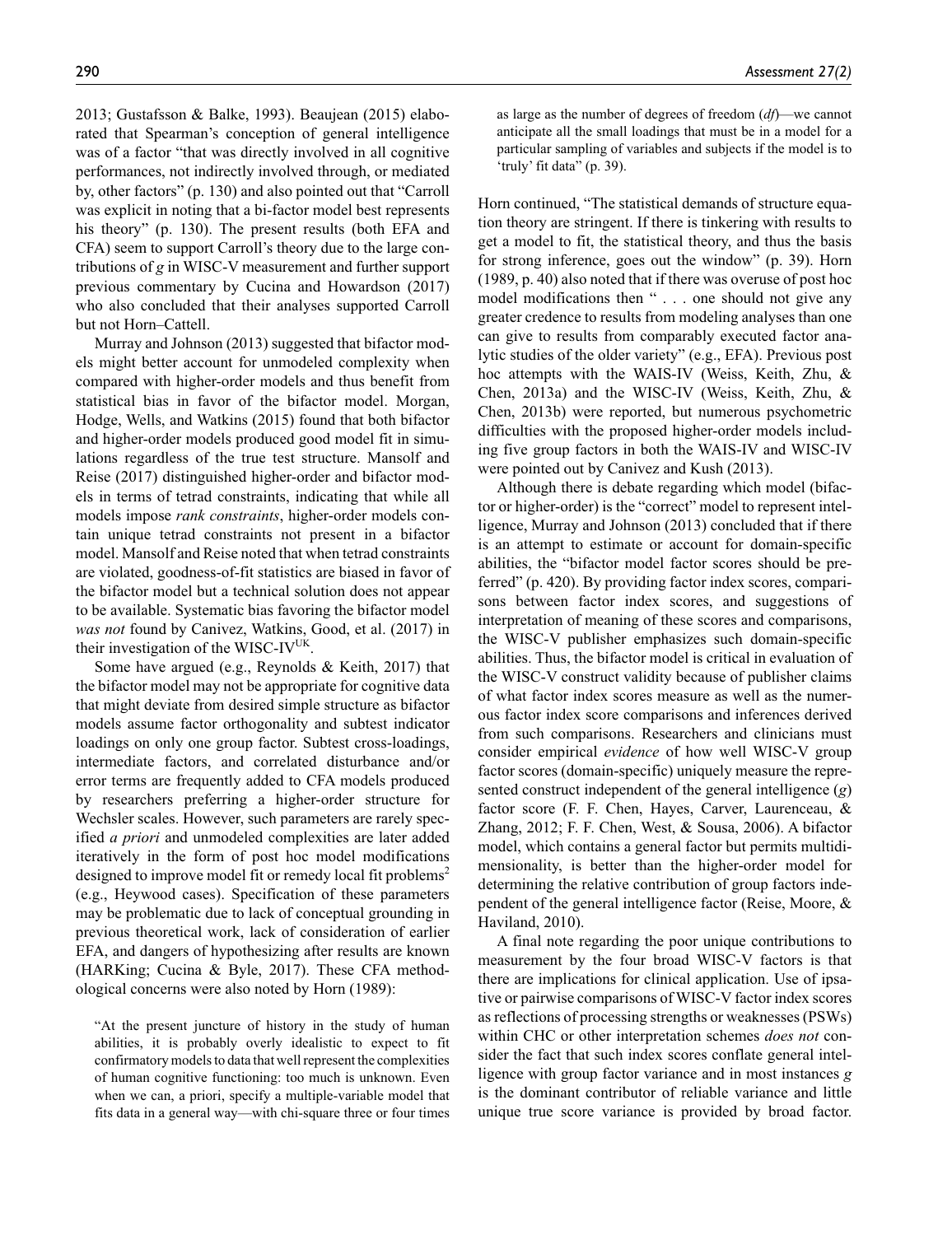Longitudinal stability of such PSWs (see Watkins & Canivez, 2004) or diagnostic and treatment utility of such WISC-V PSWs has yet to be demonstrated, but given the limited portions of unique measurement factor index scores provide, such evidence may be elusive.

#### *Limitations*

The present study examined EFA and CFA of the WISC-V with heterogeneous clinical samples but it is possible that specific clinical groups (ADHD, SLD, etc.) might produce somewhat different results. Furthermore, specific clinical groups at different ages might also show varied EFA and CFA so examination of structural invariance across age within specific clinical groups would also be useful. Other demographic variables where invariance should be examined include sex/gender, race/ethnicity, and socioeconomic status; which is the next step in examining these data. H. Chen et al. (2015) examined structural invariance across gender with the WISC-V, but bifactor models and models with fewer than five group factors were not examined so invariance of alternative models should also be examined across demographic groups among clinical samples. Finally, the results of the present study only pertain to the latent factor structure and do not answer other WISC-V construct validity questions. Latent class analysis or latent profile analysis might be useful to identify if the WISC-V is able to identify various clinical groups that might differ from normative samples. Furthermore, examinations of WISC-V relations to external criteria such as incremental predictive validity (Canivez, 2013a; Canivez, Watkins, James, James, & Good, 2014; Glutting, Watkins, Konold, & McDermott, 2006) should be conducted to determine if reliable achievement variance is incrementally accounted for by the WISC-V factor index scores beyond that accounted for by the FSIQ (or through latent factor scores, see Kranzler, Benson, and Floyd [2015]). Diagnostic utility (see Canivez, 2013b) studies should also be examined because of the use of the WISC-V in clinical decision making. The small portions of true score variance uniquely contributed by the group factors in the WISC-V standardization sample (Canivez et al., 2016; Canivez, Watkins, & Dombrowski, 2017) and in the present clinical sample might make it unlikely that the WISC-V factor index scores would provide meaningful value.

# **Conclusion**

Based on the present results with a large clinical sample, the WISC-V appears to be overfactored when extracting five factors and the strong replication of previous EFA and CFA findings with the WISC-V (Canivez et al., 2016; Canivez, Watkins, & Dombrowski, 2017; Dombrowski et al., 2015), WISC-V<sup>CDN</sup> (Watkins et al., 2018), WISC-V<sup>UK</sup> (Canivez et al., 2018), WISC-V<sup>Spain</sup> (Fenollar-Cortés & Watkins, 2019), and French WISC-V (Lecerf & Canivez, 2018) further reinforces the need for extreme caution in WISC-V interpretation beyond the FSIQ. The attempt to divide the PR factor into separate and distinct VS and FR factors was again unsuccessful and further suggests that standard scores and comparisons for FR and VS are potentially misleading. Better measurement of FR as distinct from *g* may require creation and inclusion of more or better indicators. Given the insubstantial amounts of unique true score variance captured by the WISC-V group factors in both EFA and CFA, and lack of evidence for incremental validity or diagnostic utility, it seems prudent to recommend more efficient methods of estimating general intelligence in clinical assessment through the use of more cost and time effective tests to estimate general intelligence (Kranzler & Floyd, 2013). Clinicians interpreting WISC-V scores beyond the FSIQ risk engaging in misinterpretation or overinterpretation of scores because the factor index scores conflate general intelligence and group factor variance. Consideration of these and other independent WISC-V studies allow users to "know what their tests can do and act accordingly" (Weiner, 1989, p. 829).

#### **Authors' Note**

Preliminary results were presented at the 2018 annual conventions of the National Association of School Psychologists and the American Psychological Association.

#### **Declaration of Conflicting Interests**

The author(s) declared no potential conflicts of interest with respect to the research, authorship, and/or publication of this article.

#### **Funding**

The author(s) received no financial support for the research, authorship, and/or publication of this article.

#### **ORCID iD**

Stefan C. Dombrowski **iD** <https://orcid.org/0000-0002-8057-3751>

#### **Notes**

- 1. The actual scoring structure of the WISC-V produces the FSIQ score from only 7 subtests so omega hierarchical and *H* estimates based on 10 subtests is theoretical.
- 2. It is also important for clinicians to bear in mind that the standardized scores that have been developed for the WISC-V, do not account for these complexities.

## **References**

American Educational Research Association, American Psychological Association, & National Council on Measurement in Education. (2014). *Standards for educational and psychological testing*. Washington, DC: American Educational Research Association.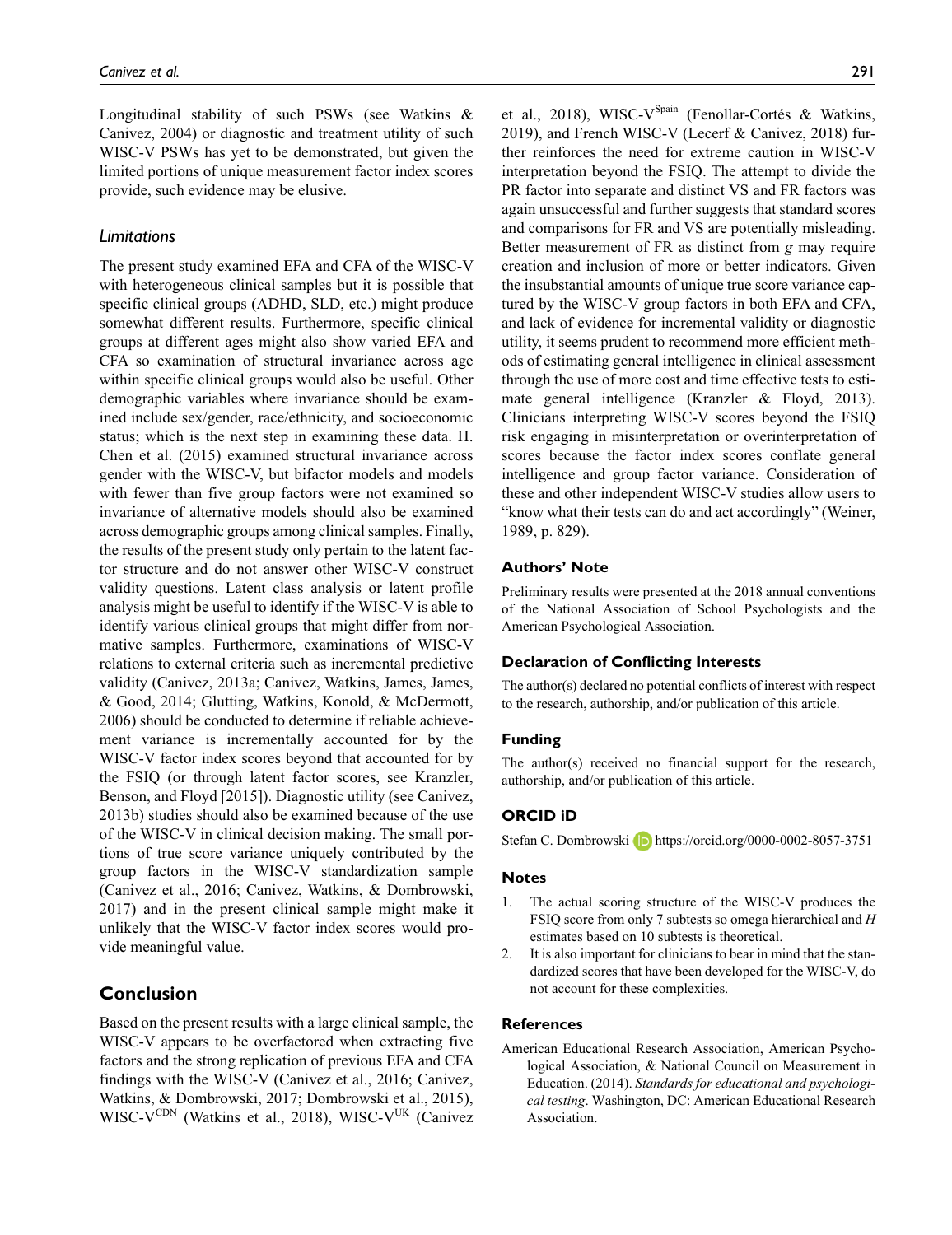- Bartlett, M. S. (1954). A further note on the multiplying factors for various  $X^2$  approximations in factor analysis. *Journal of the Royal Statistical Society: Series A (General)*, *16*, 296-298.
- Beaujean, A. A. (2015). John Carroll's views on intelligence: Bi-factor vs. higher-order models. *Journal of Intelligence*, *3*, 121-136. doi:10.3390/jintelligence3040121
- Beaujean, A. A. (2016). Reproducing the Wechsler Intelligence Scale for Children–Fifth Edition: Factor model results. *Journal of Psychoeducational Assessment*, *34*, 404-408. doi:10.1177/0734282916642679
- Bentler, P. M., & Wu, E. J. C. (2016). EQS for Windows [Software]. Encino, CA: Multivariate Software.
- Bodin, D., Pardini, D. A., Burns, T. G., & Stevens, A. B. (2009). Higher order factor structure of the WISC-IV in a clinical neuropsychological sample. *Child Neuropsychology*, *15*, 417-424.
- Braden, J. P., & Niebling, B. C. (2012). Using the joint test standards to evaluate the validity evidence for intelligence tests. In D. P. Flanagan & P. L. Harrison (Eds.), *Contemporary intellectual assessment: Theories, tests, and issues* (3rd ed., pp. 739-757). New York, NY: Guilford Press.
- Brunner, M., Nagy, G., & Wilhelm, O. (2012). A tutorial on hierarchically structured constructs. *Journal of Personality*, *80*, 796-846. doi:10.1111/j.1467-6494.2011.00749.x
- Burnham, K. P., & Anderson, D. R. (2004). Multimodel inference: Understanding AIC and BIC in model selection. *Sociological Methods & Research*, *33*, 261-304. doi:10.1177/0049124104268644
- Byrne, B. M. (2006). *Structural equation modeling with EQS: Basic concepts, applications, and programming* (2nd ed.). Mahwah, NJ: Lawrence Erlbaum.
- Cain, M. K., Zhang, Z., & Yuan, K.-H. (2017). Univariate and multivariate skewness and kurtosis for measuring nonnormality: Prevalence, influence and estimation. *Behavior Research Methods*, *49*, 1716-1735. doi:10.3758/s13428-016-0814-1
- Canivez, G. L. (2008). Orthogonal higher order factor structure of the Stanford-Binet Intelligence Scales–Fifth Edition for children and adolescents. *School Psychology Quarterly*, *23*, 533-541. doi:10.1037/a0012884
- Canivez, G. L. (2010). Review of the Wechsler Adult Intelligence Test–Fourth Edition. In R. A. Spies, J. F. Carlson & K. F. Geisinger (Eds.), *The eighteenth mental measurements yearbook* (pp. 684-688). Lincoln, NE: Buros Institute of Mental Measurements.
- Canivez, G. L. (2011). Hierarchical factor structure of the Cognitive Assessment System: Variance partitions from the Schmid–Leiman (1957) procedure. *School Psychology Quarterly*, *26*, 305-317. doi:10.1037/a0025973
- Canivez, G. L. (2013a). Incremental validity of WAIS-IV factor index scores: Relationships with WIAT-II and WIAT-III subtest and composite scores. *Psychological Assessment*, *25*, 484-495. doi:10.1037/a0032092
- Canivez, G. L. (2013b). Psychometric versus actuarial interpretation of intelligence and related aptitude batteries. In D. H. Saklofske, C. R. Reynolds & V. L. Schwean (Eds.), *The Oxford handbook of child psychological assessments* (pp. 84- 112). New York, NY: Oxford University Press.
- Canivez, G. L. (2014a). Construct validity of the WISC-IV with a referred sample: Direct versus indirect hierarchical struc-

tures. *School Psychology Quarterly*, *29*, 38-51. doi:10.1037/ spq0000032

- Canivez, G. L. (2014b). Review of the Wechsler Preschool and Primary Scale of Intelligence–Fourth Edition. In J. F. Carlson, K. F. Geisinger & J. L. Jonson (Eds.), *The nineteenth mental measurements yearbook* (pp. 732-737). Lincoln, NE: Buros Center for Testing.
- Canivez, G. L. (2016). Bifactor modeling in construct validation of multifactored tests: Implications for understanding multidimensional constructs and test interpretation. In K. Schweizer & C. DiStefano (Eds.), *Principles and methods of test construction: Standards and recent advancements* (pp. 247-271). Gottingen, Germany: Hogrefe.
- Canivez, G. L., Konold, T. R., Collins, J. M., & Wilson, G. (2009). Construct validity of the Wechsler Abbreviated Scale of Intelligence and Wide Range Intelligence Test: Convergent and structural validity. *School Psychology Quarterly*, *24*, 252- 265. doi:10.1037/a0018030
- Canivez, G. L., & Kush, J. C. (2013). WISC-IV and WAIS-IV structural validity: Alternate methods, alternate results: Commentary on Weiss et al. (2013a) and Weiss et al. (2013b). *Journal of Psychoeducational Assessment*, *31*, 157-169. doi:10.1177/0734282913478036
- Canivez, G. L., & McGill, R. J. (2016). Factor structure of the Differential Ability Scales–Second Edition: Exploratory and hierarchical factor analyses with the core subtests. *Psychological Assessment*, *28*, 1475-1488. doi:10.1037/pas0000279
- Canivez, G. L., & Watkins, M. W. (2010a). Exploratory and higherorder factor analyses of the Wechsler Adult Intelligence Scale– Fourth Edition (WAIS-IV) adolescent subsample. *School Psychology Quarterly*, *25*, 223-235. doi:10.1037/a0022046
- Canivez, G. L., & Watkins, M. W. (2010b). Investigation of the factor structure of the Wechsler Adult Intelligence Scale– Fourth Edition (WAIS-IV): Exploratory and higher order factor analyses. *Psychological Assessment*, *22*, 827-836. doi:10.1037/a0020429
- Canivez, G. L., & Watkins, M. W. (2016). Review of the Wechsler Intelligence Scale for Children–Fifth Edition: Critique, commentary, and independent analyses. In A. S. Kaufman, S. E. Raiford & D. L. Coalson (Eds.), *Intelligent testing with the WISC-V* (pp. 683-702). Hoboken, NJ: Wiley.
- Canivez, G. L., Watkins, M. W., & Dombrowski, S. C. (2016). Factor structure of the Wechsler Intelligence Scale for Children–Fifth Edition: Exploratory factor analyses with the 16 primary and secondary subtests. *Psychological Assessment*, *28*, 975-986. doi:10.1037/pas0000238
- Canivez, G. L., Watkins, M. W., & Dombrowski, S. C. (2017). Structural validity of the Wechsler Intelligence Scale for Children–Fifth Edition: Confirmatory factor analyses with the 16 primary and secondary subtests. *Psychological Assessment*, *29*, 458-472. doi:10.1037/pas0000358
- Canivez, G. L., Watkins, M. W., Good, R., James, K., & James, T. (2017). Construct validity of the Wechsler Intelligence Scale for Children–Fourth UK Edition with a referred Irish sample: Wechsler and Cattell–Horn–Carroll model comparisons with 15 subtests. *British Journal of Educational Psychology*, *87*, 383-407. doi:10.1111/bjep.12155
- Canivez, G. L., Watkins, M. W., James, T., James, K., & Good, R. (2014). Incremental validity of WISC-IV<sup>UK</sup> factor index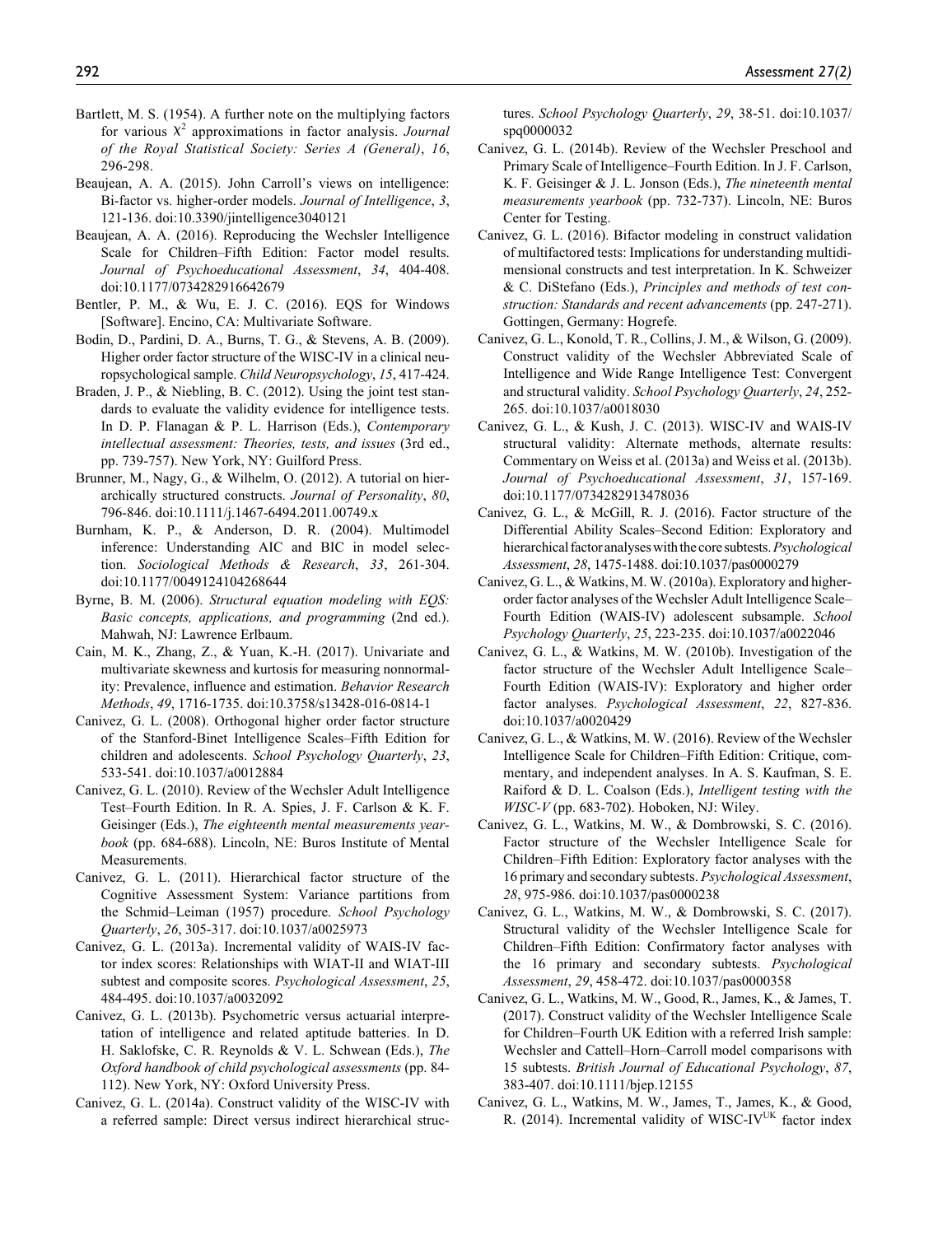scores with a referred Irish sample: Predicting performance on the WIAT-II<sup>UK</sup>. *British Journal of Educational Psychology*, *84*, 667-684. doi:10.1111/bjep.12056

- Canivez, G. L., Watkins, M. W., & McGill, R. J. (2018). Construct validity of the Wechsler Intelligence Scale for Children–Fifth UK Edition: Exploratory and confirmatory factor analyses of the 16 primary and secondary subtests. *British Journal of Educational Psychology*, *87*, 383-407. doi:10.1111/ bjep.12230
- Carroll, J. B. (1993). *Human cognitive abilities*. Cambridge, England: Cambridge University Press.
- Carroll, J. B. (1995). On methodology in the study of cognitive abilities. *Multivariate Behavioral Research*, *30*, 429-452. doi:10.1207/s15327906mbr3003\_6
- Carroll, J. B. (2003). The higher-stratum structure of cognitive abilities: Current evidence supports *g* and about ten broad factors. In H. Nyborg (Ed.), *The scientific study of general intelligence: Tribute to Arthur R. Jensen* (pp. 5-21). New York, NY: Pergamon Press.
- Cattell, R. B. (1966). The scree test for the number of factors. *Multivariate Behavioral Research*, *1*, 245-276. doi:10.1207/ s15327906mbr0102\_10
- Cattell, R. B., & Horn, J. L. (1978). A check on the theory of fluid and crystallized intelligence with description of new subtest designs. *Journal of Educational Measurement*, *15*, 139-164. doi:10.1111/j.1745-3984.1978.tb00065.x
- Chen, F. F. (2007). Sensitivity of goodness of fit indexes to lack of measurement invariance. *Structural Equation Modeling*, *14*, 464-504. doi:10.1080/10705510701301834
- Chen, F. F., Hayes, A., Carver, C. S., Laurenceau, J.-P., & Zhang, Z. (2012). Modeling general and specific variance in multifaceted constructs: A comparison of the bifactor model to other approaches. *Journal of Personality*, *80*, 219-251. doi:10.1111/ j.1467-6494.2011.00739.x
- Chen, F. F., West, S. G., & Sousa, K. H. (2006). A comparison of bifactor and second-order models of quality of life. *Multivariate Behavioral Research*, *41*, 189-225. doi:10.1207/ s15327906mbr4102\_5
- Chen, H., Zhang, O., Raiford, S. E., Zhu, J., & Weiss, L. G. (2015). Factor invariance between genders on the Wechsler Intelligence Scale for Children–Fifth Edition. *Personality and Individual Differences*, *86*, 1-5. doi:10.1016/j.paid.2015.05.020
- Cheung, G. W., & Rensvold, R. B. (2002). Evaluating goodness-of-fit indexes for testing measurement invariance. *Structural Equation Modeling*, *9*, 233-255. doi:10.1207/ S15328007SEM0902\_5
- Child, D. (2006). *The essentials of factor analysis* (3rd ed.). New York, NY: Continuum.
- Crawford, A. V., Green, S. B., Levy, R., Lo, W.-J., Scott, L., Svetina, D., & Thompson, M. S. (2010). Evaluation of parallel analysis methods for determining the number of factors. *Educational and Psychological Measurement*, *70*, 885-901. doi:10.1177/0013164410379332
- Cucina, J. M., & Byle, K. (2017). The bifactor model fits better than the higher-order model in more than 90% of comparisons for mental abilities test batteries. *Journal of Intelligence*, *5*, 27-48. doi:10.3390/jintelligence5030027
- Cucina, J. M., & Howardson, G. N. (2017). Woodcock-Johnson-III, Kaufman Adolescent and Adult Intelligence Test (KAIT),

Kaufman Assessment Battery for Children (KABC), and Differential Ability Scales (DAS) Support Carroll but Not Cattell-Horn. *Psychological Assessment*, *29*, 1001-1015. doi:10.1037/pas0000389

- DiStefano, C., & Dombrowski, S. C. (2006). Investigating the theoretical structure of the Stanford-Binet-Fifth Edition. *Journal of Psychoeducational Assessment*, *24*, 123-136. doi:10.1177/0734282905285244
- Dombrowski, S. C. (2013). Investigating the structure of the WJ-III Cognitive at school age. *School Psychology Quarterly*, *28*, 154-169. doi:10.1037/spq0000010
- Dombrowski, S. C. (2014a). Exploratory bifactor analysis of the WJ-III Cognitive in adulthood via the Schmid–Leiman procedure. *Journal of Psychoeducational Assessment*, *32*, 330-341. doi:10.1177/0734282913508243
- Dombrowski, S. C. (2014b). Investigating the structure of the WJ-III Cognitive in early school age through two exploratory bifactor analysis procedures. *Journal of Psychoeducational Assessment*, *32*, 483-494. doi:10.1177/0734282914530838
- Dombrowski, S. C., Canivez, G. L., & Watkins, M. W. (2017). Factor structure of the 10 WISC-V primary subtests across four standardization age groups. *Contemporary School Psychology*, *22*, 90-104. doi:10.1007/s40688-017-0125-2
- Dombrowski, S. C., Canivez, G. L., Watkins, M. W., & Beaujean, A. (2015). Exploratory bifactor analysis of the Wechsler Intelligence Scale for Children–Fifth Edition with the 16 primary and secondary subtests. *Intelligence*, *53*, 194-201. doi:10.1016/j.intell.2015.10.009
- Dombrowski, S. C., Golay, P., McGill, R. J., & Canivez, G. L. (2018). Investigating the theoretical structure of the DAS-II core battery at school age using Bayesian structural equation modeling. *Psychology in the Schools*, *55*, 190-207. doi:10.1002/pits.22096
- Dombrowski, S. C., McGill, R. J., & Canivez, G. L. (2017a). Exploratory and hierarchical factor analysis of the WJ IV Cognitive at school age. *Psychological Assessment*, *29*, 394- 407. doi:10.1037/pas0000350
- Dombrowski, S. C., McGill, R. J., & Canivez, G. L. (2017b). Hierarchical exploratory factor analyses of the Woodcock-Johnson IV full test battery: Implications for CHC application in school psychology. *School Psychology Quarterly*, *33*, 235- 250. doi:10.1037/spq0000221
- Dombrowski, S. C., McGill, R. J., Canivez, G. L., & Peterson, C. H. (2019). Investigating the theoretical structure of the Differential Ability Scales–Second Edition through hierarchical exploratory factor analysis. *Journal of Psychoeducational Assessment*, *37*(1), 91-104. doi:10.1177/ 0734282918760724
- Dombrowski, S. C., & Watkins, M. W. (2013). Exploratory and higher order factor analysis of the WJ-III full test battery: A school aged analysis. *Psychological Assessment*, *25*, 442-455. doi:10.1037/a0031335
- Dombrowski, S. C., Watkins, M. W., & Brogan, M. J. (2009). An exploratory investigation of the factor structure of the Reynolds Intellectual Assessment Scales (RIAS). *Journal of Psychoeducational Assessment*, *27*, 494-507. doi:10.1177/ 0734282909333179
- Evers, A., Hagemeister, C., Høstmaelingen, A., Lindley, P., Muñiz, J., & Sjöberg, A. (2013). *EFPA review model for the description*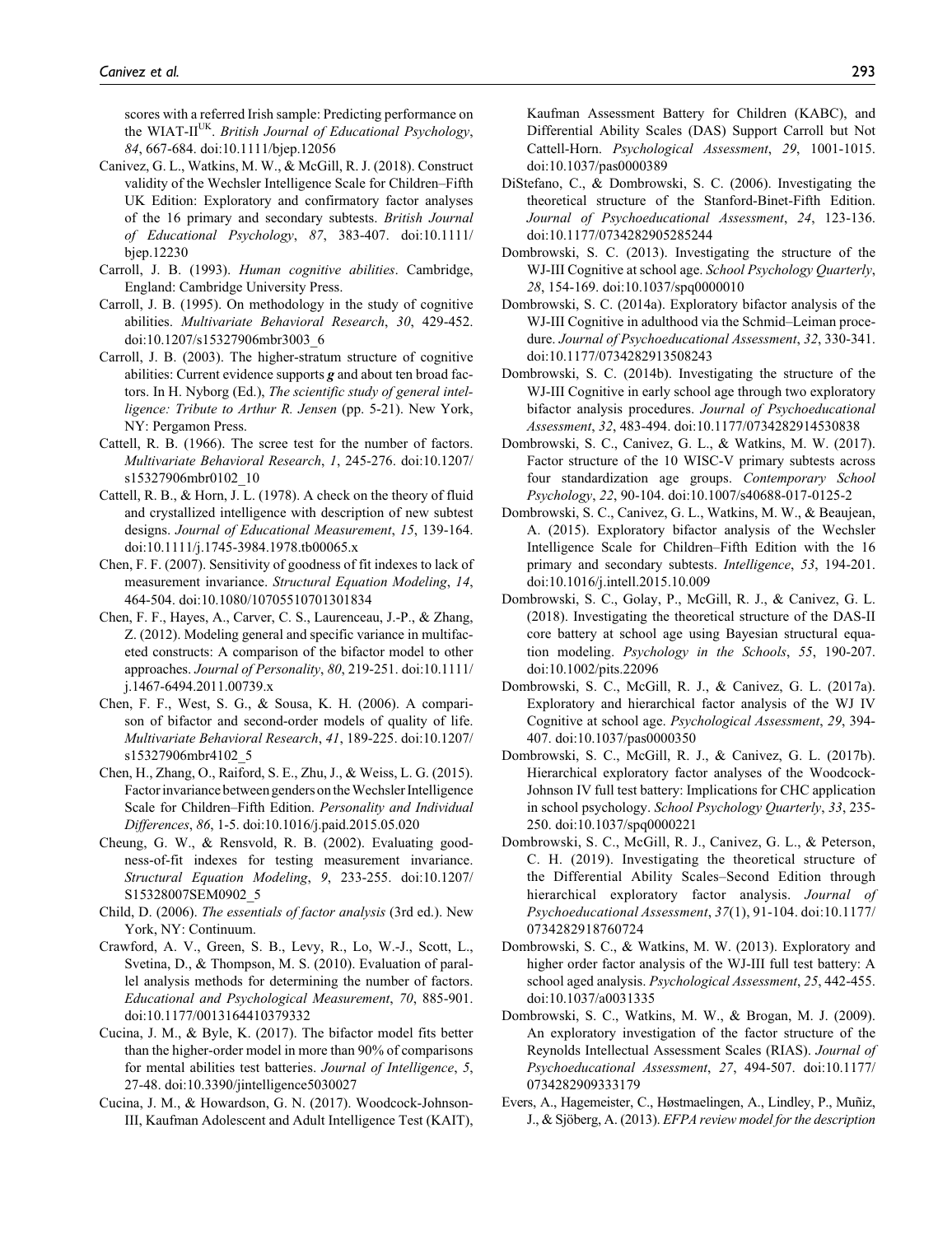*and evaluation of psychological and educational tests*. Brussels, Belgium: European Federation of Psychologists' Associations.

- Fenollar-Cortés, J., & Watkins, M. W. (2019). Construct validity of the Spanish Version of the Wechsler Intelligence Scale for Children–Fifth Edition (WISC-V<sup>Spain</sup>). *International Journal of School & Educational Psychology*, *7*(3), 150-164. doi:10. 1080/21683603.2017.1414006
- Frazier, T. W., & Youngstrom, E. A. (2007). Historical increase in the number of factors measured by commercial tests of cognitive ability: Are we overfactoring? *Intelligence*, *35*, 169-182. doi:10.1016/j.intell.2006.07.002
- Frisby, C. L., & Beaujean, A. A. (2015). Testing Spearman's hypotheses using a bi-factor model with WAIS-IV/WMS-IV standardization data. *Intelligence*, *51*, 79-97. doi:10.1016/j. intell.2015.04.007
- Gignac, G. E. (2005). Revisiting the factor structure of the WAIS-R: Insights through nested factor modeling. *Assessment*, *12*, 320- 329. doi:10.1177/1073191105278118
- Gignac, G. E. (2006). The WAIS-III as a nested factors model: A useful alternative to the more conventional oblique and higher-order models. *Journal of Individual Differences*, *27*, 73-86. doi:10.1027/1614-0001.27.2.73
- Gignac, G. (2008). Higher-order models versus direct hierarchical models: *g* as superordinate or breadth factor? *Psychology Science Quarterly*, *50*, 21-43.
- Gignac, G. E., & Watkins, M. W. (2013). Bifactor modeling and the estimation of model-based reliability in the WAIS-IV. *Multivariate Behavioral Research*, *48*, 639-662. doi:10.1080/ 00273171.2013.804398
- Glorfeld, L. W. (1995). An improvement on Horn's parallel analysis methodology for selecting the correct number of factors to retain. *Educational and Psychological Measurement*, *55*, 377-393. doi:10.1177/0013164495055003002
- Glutting, J. J., Watkins, M. W., Konold, T. R., & McDermott, P. A. (2006). Distinctions without a difference: The utility of observed versus latent factors from the WISC-IV in estimating reading and math achievement on the WIAI-II. *Journal of Special Education*, *40*, 103-114. doi:10.1177/00224669060400020101
- Golay, P., & Lecerf, T. (2011). Orthogonal higher order structure and confirmatory factor analysis of the French Wechsler Adult Intelligence Scale (WAIS-III). *Psychological Assessment*, *23*, 143-152. doi:10.1037/a0021230
- Golay, P., Reverte, I., Rossier, J., Favez, N., & Lecerf, T. (2013). Further insights on the French WISC-IV factor structure through Bayesian structural equation modeling (BSEM). *Psychological Assessment*, *25*, 496-508. doi:10.1037/a0030676
- Gorsuch, R. L. (1983). *Factor analysis* (2nd ed.). Hillsdale, NJ: Lawrence Erlbaum.
- Gorsuch, R. L. (2003). Factor analysis. In J. A. Schinka & W. F. Velicer (Eds.), *Handbook of psychology: Research methods in psychology* (Vol. 2, pp. 143-164). Hoboken, NJ: Wiley.
- Gustafsson, J.-E., & Balke, G. (1993). General and specific abilities as predictors of school achievement. *Multivariate Behavioral Research*, *28*, 407-434. doi:10.1207/s15327906mbr2804\_2
- Hancock, G. R., & Mueller, R. O. (2001). Rethinking construct reliability within latent variable systems. In R. Cudeck, S. Du Toit & D. Sorbom (Eds.), *Structural equation modeling: Present and future* (pp. 195-216). Lincolnwood, IL: Scientific Software International.
- Hayduk, L. A. (2016). Improving measurement-invariance assessments: Correcting entrenched testing deficiencies. *BMC Medical Research Methodology*, *16*(130), 1-10. doi:10.1186/ s12874-016-0230-3
- Holzinger, K. J., & Swineford, F. (1937). The bi-factor method. *Psychometrika*, *2*, 41-54. doi:10.1007/BF02287965
- Horn, J. L. (1965). A rationale and test for the number of factors in factor analysis. *Psychometrika*, *30*, 179-185. doi:10.1007/ BF02289447
- Horn, J. L. (1989). Models of intelligence. In R. L. Linn (Ed.), *Intelligence: Measurement, theory, and public policy* (pp. 29- 75). Urbana: University of Illinois Press.
- Horn, J. L. (1991). Measurement of intellectual capabilities: A review of theory. In K. S. McGrew, J. K. Werder & R. W. Woodcock (Eds.), *Woodcock-Johnson technical manual* (Rev. ed., pp. 197-232). Itasca, IL: Riverside.
- Horn, J. L., & Blankson, N. (2005). Foundations for better understanding of cognitive abilities. In D. P. Flanagan & P. L. Harrison (Eds.), *Contemporary intellectual assessment: Theories, tests, and issues* (2nd ed., pp. 41-68). New York, NY: Guilford Press.
- Horn, J. L., & Cattell, R. B. (1966). Refinement and test of the theory of fluid and crystallized general intelligence. *Journal of Educational Psychology*, *57*, 253-270. doi:10.1037/ h0023816
- Hu, L.-T., & Bentler, P. M. (1999). Cutoff criteria for fit indexes in covariance structure analysis: Conventional criteria versus new alternatives. *Structural Equation Modeling: A Multidisciplinary Journal*, *5*, 1-55. doi:10.1080/10705519909540118
- International Test Commission. (2001). International guidelines for test use. *International Journal of Testing*, *1*, 93-114. doi:10.1207/S15327574IJT0102\_1
- Jennrich, R. I., & Bentler, P. M. (2011). Exploratory bi–factor analysis. *Psychometrika*, *76*, 537–549. doi:10.1007/s11336– 011–9218–4
- Jensen, A. R. (1998). *The g factor: The science of mental ability*. Westport, CT: Praeger.
- Kaiser, H. F. (1960). The application of electronic computers to factor analysis. *Educational and Psychological Measurement*, *20*, 141-151. doi:10.1177/001316446002000116
- Kaiser, H. F. (1974). An index of factorial simplicity. *Psychometrika*, *39*, 31-36. doi:10.1007/BF02291575
- Kaufman, A. S. (1994). *Intelligent testing with the WISC-III*. New York, NY: Wiley.
- Keith, T. Z. (2005). Using confirmatory factor analysis to aid in understanding the constructs measured by intelligence tests. In D. P. Flanagan & P. L. Harrison (Eds.), *Contemporary intellectual assessment: Theories, tests, and issues* (2nd ed., pp. 581-614). New York, NY: Guilford Press.
- Kline, R. B. (2011). *Principles and practice of structural equation modeling* (3rd ed.). New York, NY: Guilford Press.
- Kline, R. B. (2016). *Principles and practice of structural equation modeling* (4th ed.). New York, NY: Guilford Press.
- Kranzler, J. H., Benson, N., & Floyd, R. G. (2015). Using estimated factor scores from a bifactor analysis to examine the unique effects of the latent variables measured by the WAIS-IV on academic achievement. *Psychological Assessment*, *27*, 1402- 1416. doi:10.1037/pas0000119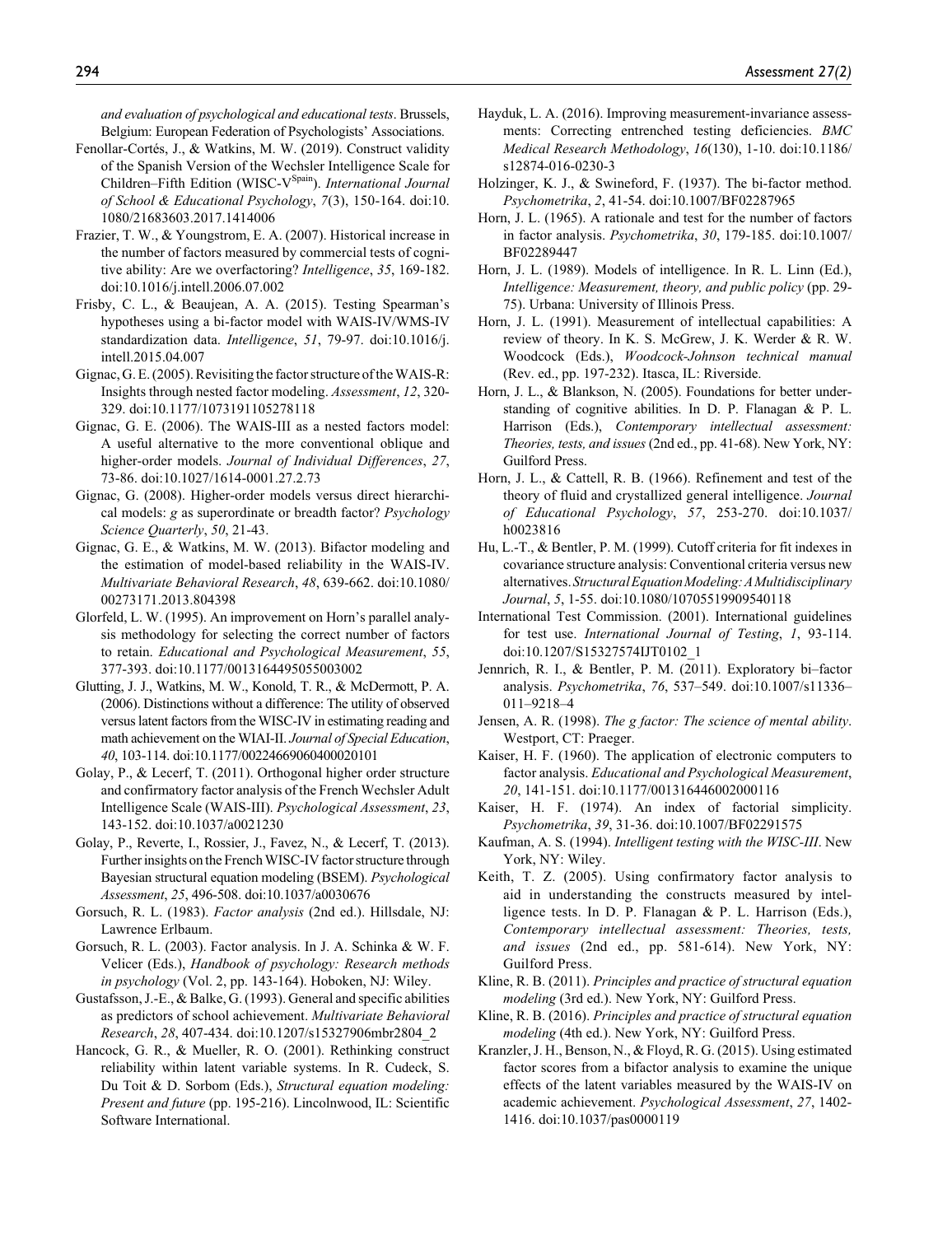- Kranzler, J. H., & Floyd, R. G. (2013). *Assessing intelligence in children and adolescents: A practical guide*. New York, NY: Guilford Press.
- Lecerf, T., & Canivez, G. L. (2018). Complementary exploratory and confirmatory factor analyses of the French WISC-V: Analyses based on the standardization sample. *Psychological Assessment*, *30*, 793-808. doi:10.1037/pas0000526
- Lecerf, T., Golay, P., Reverte, I., Senn, D., Favez, N., & Rossier, J. (2011, July). *Orthogonal higher order structure and confirmatory factor analysis of the French Wechsler Children Intelligence Scale–Fourth Edition (WISC-IV)*. Paper presented at the 12th European Congress of Psychology, Istanbul, Turkey.
- Little, T. D., Lindenberger, U., & Nesselroade, J. R. (1999). On selecting indicators for multivariate measurement and modeling with latent variables: When "good" indicators are bad and "bad" indicators are good. *Psychological Methods*, *4*, 192- 211. doi:10.1037/1082-989X.4.2.192
- Mansolf, M., & Reise, S. P. (2016). Exploratory bifactor analysis: The Schmid-Leiman orthogonalization and Jennrich-Bentler analytic rotations. *Multivariate Behavioral Research*, *51*, 698-717. doi:10.1080/00273171.2016.1215898
- Mansolf, M., & Reise, S. P. (2017). When and why the secondorder and bifactor models are distinguishable. *Intelligence*, *61*, 120-129. doi:10.1016/j.intell.2017.01.012
- Mardia, K. V. (1970). Measures of multivariate skewness and kurtosis with applications. *Biometrika*, *57*, 519-530. doi:10.1093/ biomet/57.3.519
- McDonald, R. P. (2010). Structural models and the art of approximation. *Perspectives on Psychological Science*, *5*, 675-686. doi:10.1177/1745691610388766
- McGill, R. J., & Canivez, G. L. (2016). Orthogonal higher order structure of the WISC-IV Spanish using hierarchical exploratory factor analytic procedures. *Journal of Psychoeducational Assessment*, *36*, 600-606. doi:10.1177/0734282915624293
- McGill, R. J., & Canivez, G. L. (2018a). Confirmatory factor analyses of the WISC-IV Spanish core and supplemental subtests: Validation evidence of the Wechsler and CHC models. *International Journal of School & Educational Psychology*, *6*(4), 239-251. doi:10.1080/21683603.2017.1327831
- McGill, R. J., & Dombrowski, S. C. (2018b). Factor structure of the CHC model for the KABC-II: Exploratory factor analyses with the 16 core and supplemental subtests. *Contemporary School Psychology*, *22*, 279-293. doi:10.1007/s40688-017-0152-z
- Morgan, G. B., Hodge, K. J., Wells, K. E., & Watkins, M. W. (2015). Are fit indices biased in favor of bi-factor models in cognitive ability research? A comparison of fit in correlated factors, higher-order, and bi-factor models via Monte Carlo simulations. *Journal of Intelligence*, *3*, 2-20. doi:10.3390/jintelligence3010002
- Morin, A. J. S., Arens, A. K., & Marsh, H. W. (2016). A bifactor exploratory structural equation modeling framework for the identification of distinct sources of construct-relevant psychometric multidimensionality. *Structural Equation Modeling*, *23*, 116-139. doi:10.1080/10705511.2014.961800
- Murray, A. L., & Johnson, W. (2013). The limitations of model fit in comparing bi-factor versus higher-order models of human cognitive ability structure. *Intelligence*, *41*, 407-422. doi:10.1016/j.intell.2013.06.004
- Nelson, J. M., & Canivez, G. L. (2012). Examination of the structural, convergent, and incremental validity of the Reynolds Intellectual Assessment Scales (RIAS) with a clinical sample. *Psychological Assessment*, *24*, 129-140. doi:10.1037/a0024878
- Nelson, J. M., Canivez, G. L., Lindstrom, W., & Hatt, C. (2007). Higher-order exploratory factor analysis of the Reynolds Intellectual Assessment Scales with a referred sample. *Journal of School Psychology*, *45*, 439-456. doi:10.1016/j. jsp.2007.03.003
- Public Law (P.L.) 108-446. (2004). *Individuals with Disabilities Education Improvement Act of 2004* (IDEIA). (20 U.S.C. 1400 et seq.). 34 CFR Parts 300 and 301: Assistance to States for the education of children with disabilities and preschool grants for children with disabilities; Final Rule. *Federal Register*, *71*, 46540-46845.
- Reise, S. P. (2012). The rediscovery of bifactor measurement models. *Multivariate Behavioral Research*, *47*, 667-696. doi: 10.1080/00273171.2012.715555
- Reise, S. P., Bonifay, W. E., & Haviland, M. G. (2013). Scoring and modeling psychological measures in the presence of multidimensionality. *Journal of Personality Assessment*, *95*, 129- 140. doi:10.1080/00223891.2012.725437
- Reise, S. P., Moore, T. M., & Haviland, M. G. (2010). Bifactor models and rotations: Exploring the extent to which multidimensional data yield univocal scale scores. *Journal of Personality Assessment*, *92*, 544-559. doi:10.1080/00223891.2010.496477
- Reynolds, M. R., & Keith, T. Z. (2013). Measurement and statistical issues in child assessment research. In D. H. Saklofske, V. L. Schwean & C. R. Reynolds (Eds.), *Oxford handbook of child psychological assessment* (pp. 48-83). New York, NY: Oxford University Press.
- Reynolds, M. R., & Keith, T. Z. (2017). Multi-group and hierarchical confirmatory factor analysis of the Wechsler Intelligence Scale for Children–Fifth Edition: What does it measure? *Intelligence*, *62*, 31-47. doi:10.1016/j.intell.2017.02.005
- Rodriguez, A., Reise, S. P., & Haviland, M. G. (2016). Evaluating bifactor models: Calculating and interpreting statistical indices. *Psychological Methods*, *21*, 137-150. doi:10.1037/ met0000045
- Satorra, A., & Bentler, P. M. (2001). A scaled difference chi-square test statistic for moment structure analysis. *Psychometrika*, *66*, 507-514. doi:10.1007/BF02296192
- Schmid, J., & Leiman, J. M. (1957). The development of hierarchical factor solutions. *Psychometrika*, *22*, 53-61. doi:10.1007/ BF02289209
- Schneider, W. J., & McGrew, K. S. (2012). The Cattell-Horn-Carroll model of intelligence. In D. P. Flanagan & P. L. Harrison (Eds.), *Contemporary intellectual assessment: Theories, tests, and issues* (3rd ed., pp. 99-144). New York, NY: Guilford Press.
- Spearman, C. (1927). *The abilities of man*. New York, NY: Cambridge University Press.
- Strauss, E., Sherman, E. M. S., & Spreen, O. (2006). *A compendium of neuropsychological tests: Administration, norms, and commentary*. New York, NY: Oxford University Press.
- Strickland, T., Watkins, M. W., & Caterino, L. C. (2015). Structure of the Woodcock–Johnson III cognitive tests in a referral sample of elementary school students. *Psychological Assessment*, *27*, 689-697. doi:10.1037/pas0000052